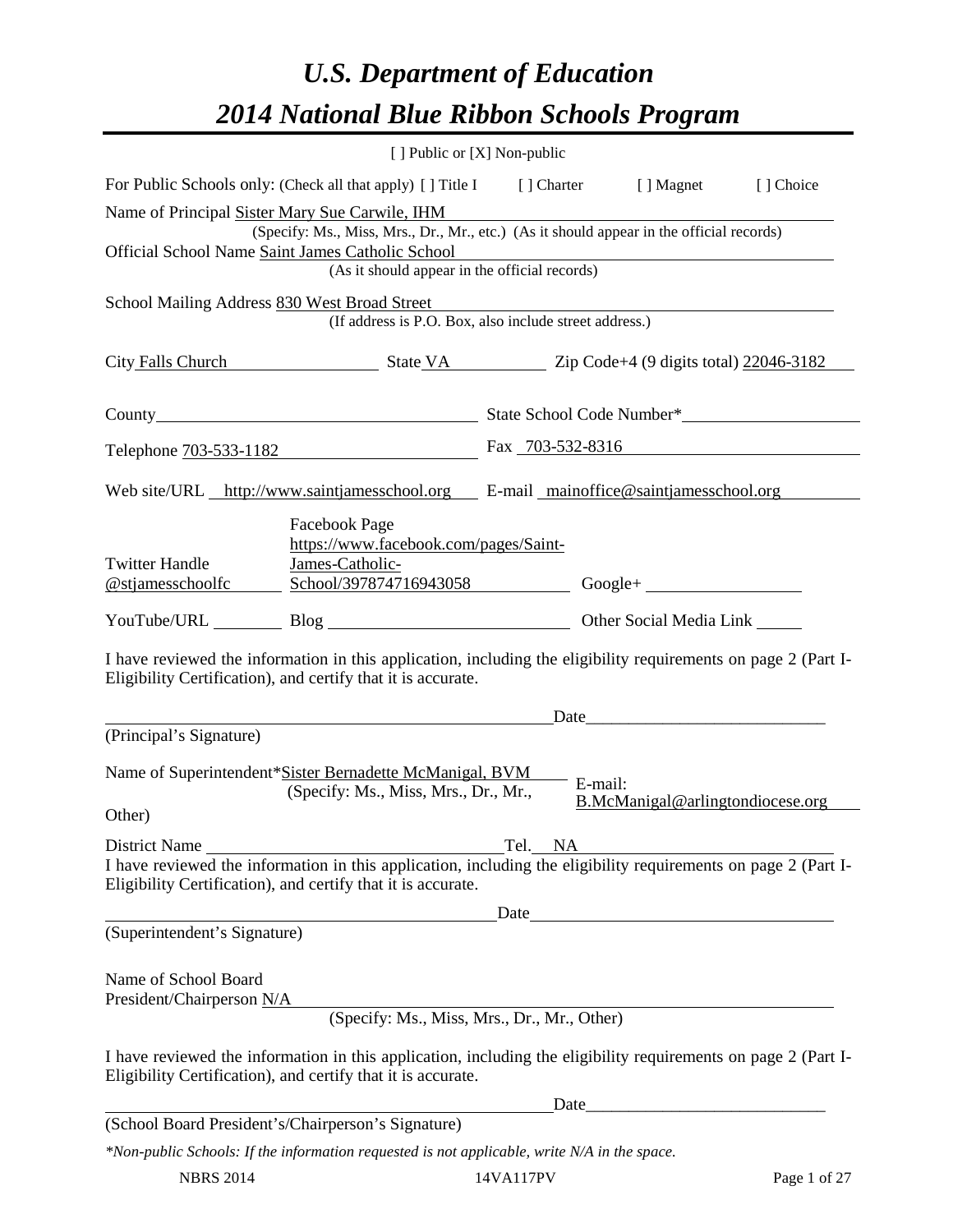# **Include this page in the school's application as page 2.**

The signatures on the first page of this application (cover page) certify that each of the statements below concerning the school's eligibility and compliance with U.S. Department of Education, Office for Civil Rights (OCR) requirements is true and correct.

- 1. The school configuration includes one or more of grades K-12. (Schools on the same campus with one principal, even a K-12 school, must apply as an entire school.)
- 2. The school has made its Annual Measurable Objectives (AMOs) or Adequate Yearly Progress (AYP) each year for the past two years and has not been identified by the state as "persistently dangerous" within the last two years.
- 3. To meet final eligibility, a public school must meet the state's AMOs or AYP requirements in the 2013-2014 school year and be certified by the state representative. Any status appeals must be resolved at least two weeks before the awards ceremony for the school to receive the award.
- 4. If the school includes grades 7 or higher, the school must have foreign language as a part of its curriculum.
- 5. The school has been in existence for five full years, that is, from at least September 2008 and each tested grade must have been part of the school for the past three years.
- 6. The nominated school has not received the National Blue Ribbon Schools award in the past five years: 2009, 2010, 2011, 2012, or 2013.
- 7. The nominated school has no history of testing irregularities, nor have charges of irregularities been brought against the school at the time of nomination. The U.S. Department of Education reserves the right to disqualify a school's application and/or rescind a school's award if irregularities are later discovered and proven by the state.
- 8. The nominated school or district is not refusing Office of Civil Rights (OCR) access to information necessary to investigate a civil rights complaint or to conduct a district-wide compliance review.
- 9. The OCR has not issued a violation letter of findings to the school district concluding that the nominated school or the district as a whole has violated one or more of the civil rights statutes. A violation letter of findings will not be considered outstanding if OCR has accepted a corrective action plan from the district to remedy the violation.
- 10. The U.S. Department of Justice does not have a pending suit alleging that the nominated school or the school district as a whole has violated one or more of the civil rights statutes or the Constitution's equal protection clause.
- 11. There are no findings of violations of the Individuals with Disabilities Education Act in a U.S. Department of Education monitoring report that apply to the school or school district in question; or if there are such findings, the state or district has corrected, or agreed to correct, the findings.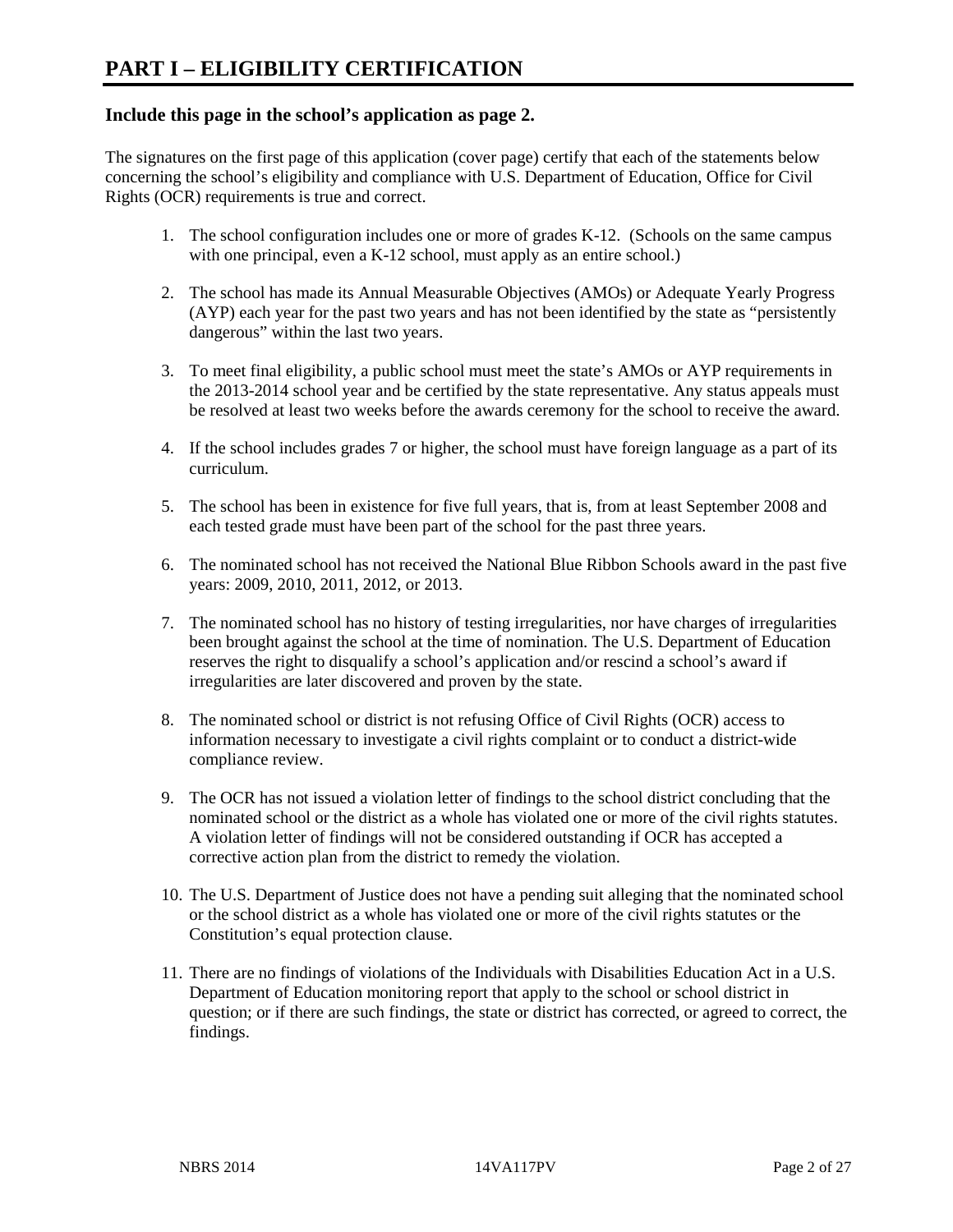# **PART II - DEMOGRAPHIC DATA**

#### **All data are the most recent year available.**

**DISTRICT** (Question 1 is not applicable to non-public schools)

| $\perp$ . | Number of schools in the district<br>(per district designation): | 0 Elementary schools (includes $K-8$ )<br>0 Middle/Junior high schools |
|-----------|------------------------------------------------------------------|------------------------------------------------------------------------|
|           |                                                                  | 0 High schools                                                         |
|           |                                                                  | $0 K-12$ schools                                                       |

0 TOTAL

**SCHOOL** (To be completed by all schools)

2. Category that best describes the area where the school is located:

- [] Urban or large central city
- [X] Suburban with characteristics typical of an urban area
- [ ] Suburban
- [ ] Small city or town in a rural area
- [ ] Rural
- 3.  $1$  Number of years the principal has been in her/his position at this school.
- 4. Number of students as of October 1 enrolled at each grade level or its equivalent in applying school:

| Grade                           | # of             | # of Females | <b>Grade Total</b> |
|---------------------------------|------------------|--------------|--------------------|
|                                 | <b>Males</b>     |              |                    |
| <b>PreK</b>                     | 0                | 0            | 0                  |
| K                               | 24               | 22           | 46                 |
| 1                               | 30               | 29           | 59                 |
| $\overline{2}$                  | 26               | 28           | 54                 |
| 3                               | 28               | 29           | 57                 |
| 4                               | 27               | 28           | 55                 |
| 5                               | 34               | 28           | 62                 |
| 6                               | 26               | 21           | 47                 |
| 7                               | 31               | 18           | 49                 |
| 8                               | 24               | 25           | 49                 |
| 9                               | $\boldsymbol{0}$ | 0            | 0                  |
| 10                              | 0                | 0            | 0                  |
| 11                              | $\theta$         | 0            | 0                  |
| 12                              | 0                | 0            | 0                  |
| <b>Total</b><br><b>Students</b> | 250              | 228          | 478                |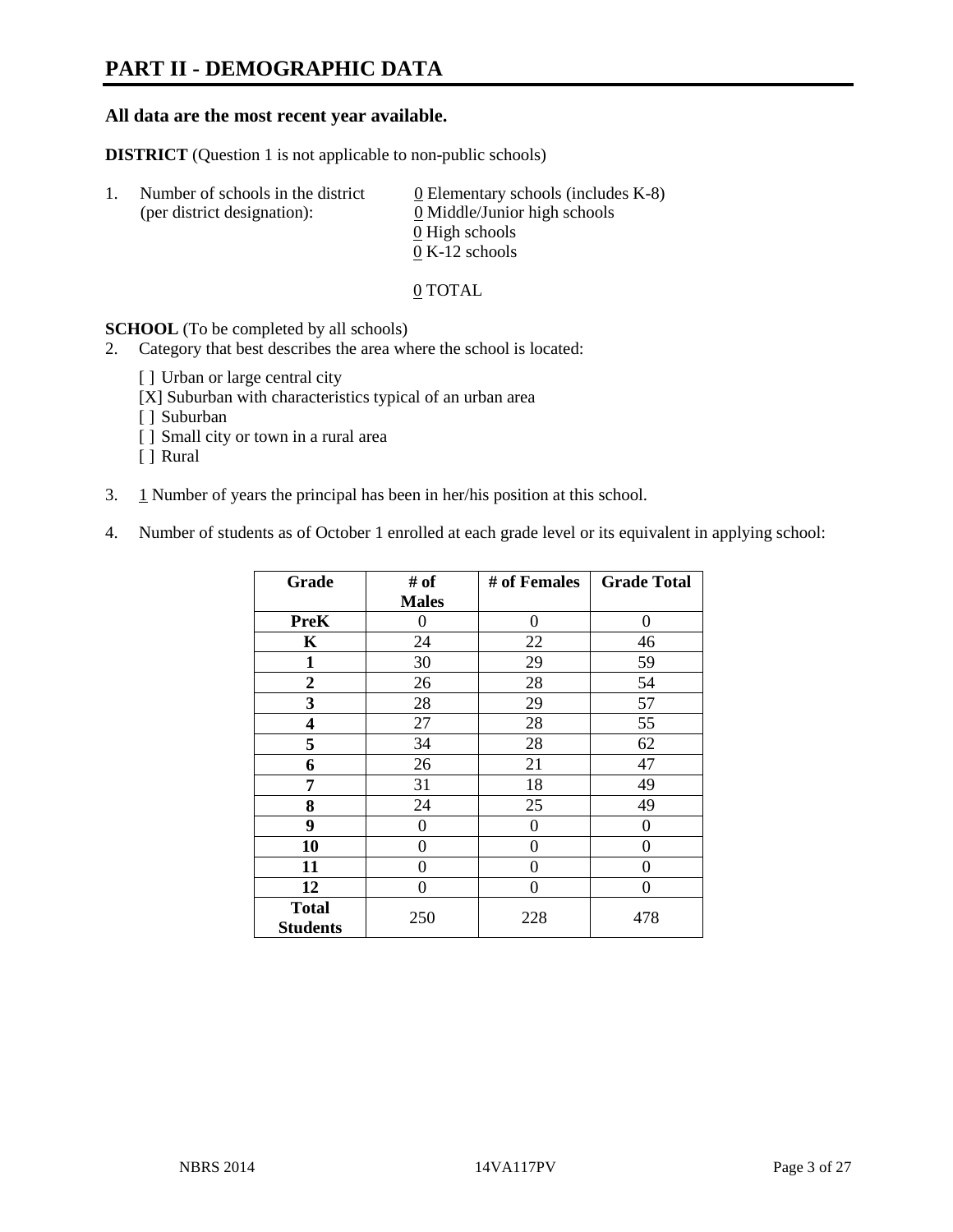the school: 9 % Asian

5. Racial/ethnic composition of  $\qquad \qquad \underline{0}$  % American Indian or Alaska Native 1 % Black or African American 12 % Hispanic or Latino 0 % Native Hawaiian or Other Pacific Islander 68 % White 10 % Two or more races **100 % Total** 

(Only these seven standard categories should be used to report the racial/ethnic composition of your school. The Final Guidance on Maintaining, Collecting, and Reporting Racial and Ethnic Data to the U.S. Department of Education published in the October 19, 2007 *Federal Register* provides definitions for each of the seven categories.)

6. Student turnover, or mobility rate, during the 2012 - 2013 year: 3%

This rate should be calculated using the grid below. The answer to (6) is the mobility rate.

| <b>Steps For Determining Mobility Rate</b>         | Answer |
|----------------------------------------------------|--------|
| (1) Number of students who transferred to          |        |
| the school after October 1, 2012 until the         | 5      |
| end of the school year                             |        |
| (2) Number of students who transferred             |        |
| <i>from</i> the school after October 1, 2012 until | 9      |
| the end of the 2012-2013 school year               |        |
| (3) Total of all transferred students [sum of      | 14     |
| rows $(1)$ and $(2)$ ]                             |        |
| (4) Total number of students in the school as      | 508    |
| of October 1                                       |        |
| $(5)$ Total transferred students in row $(3)$      | 0.028  |
| divided by total students in row (4)               |        |
| $(6)$ Amount in row $(5)$ multiplied by 100        | 3      |

7. English Language Learners (ELL) in the school: 1 %

5 Total number ELL

Number of non-English languages represented: 8 Specify non-English languages: Mandarin, Spanish, German, Portugese, Tagalog, Vietnamese, Russian, Malayalam

8. Students eligible for free/reduced-priced meals: 3 %

Total number students who qualify:  $\frac{13}{2}$ 

If this method is not an accurate estimate of the percentage of students from low-income families, or the school does not participate in the free and reduced-priced school meals program, supply an accurate estimate and explain how the school calculated this estimate.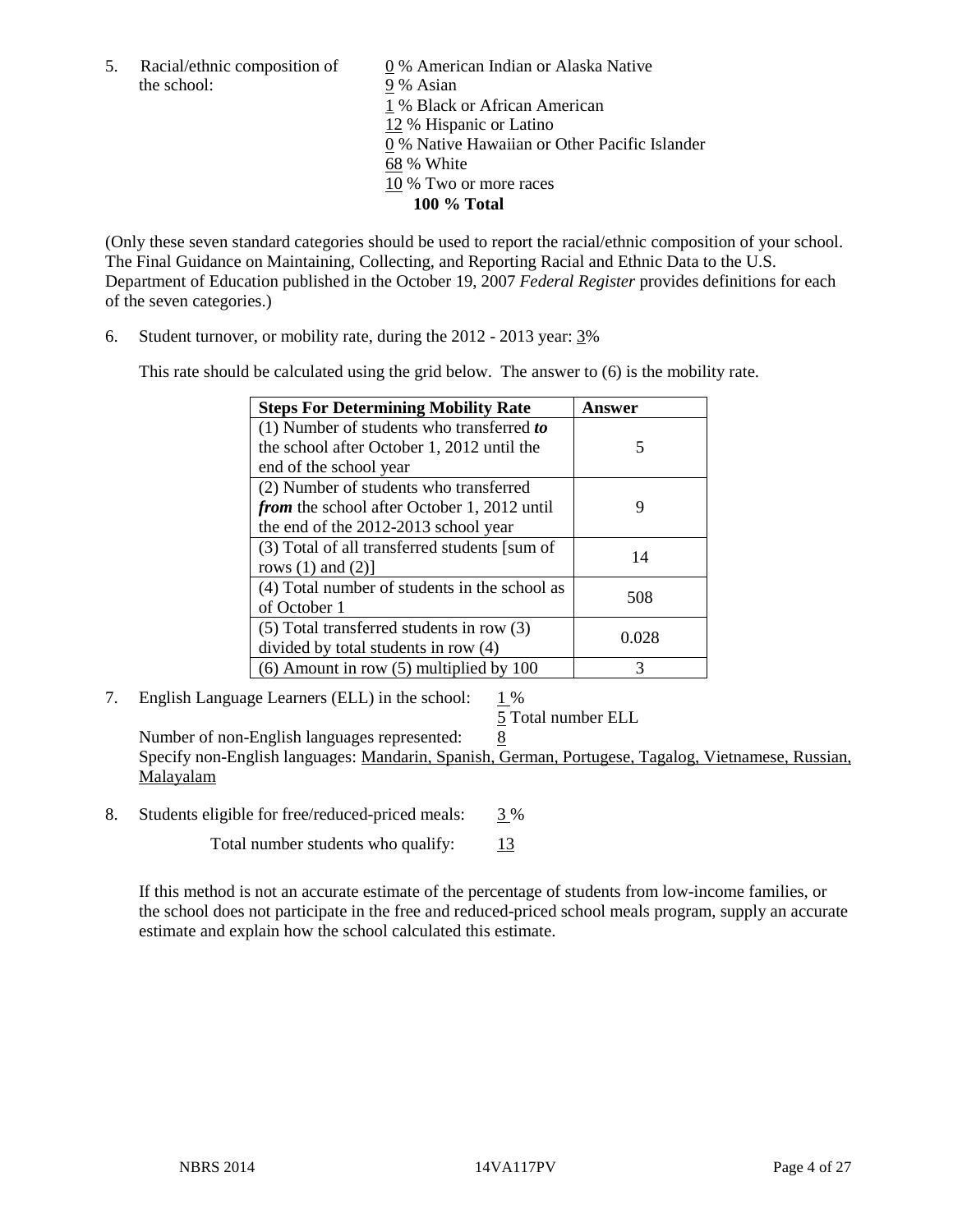26 Total number of students served

Indicate below the number of students with disabilities according to conditions designated in the Individuals with Disabilities Education Act. Do not add additional categories.

| 1 Autism                | 1 Orthopedic Impairment                 |
|-------------------------|-----------------------------------------|
| 0 Deafness              | 3 Other Health Impaired                 |
| 0 Deaf-Blindness        | 7 Specific Learning Disability          |
| 2 Emotional Disturbance | 2 Speech or Language Impairment         |
| 1 Hearing Impairment    | 0 Traumatic Brain Injury                |
| 0 Mental Retardation    | 0 Visual Impairment Including Blindness |
| 1 Multiple Disabilities | 0 Developmentally Delayed               |
|                         |                                         |

10. Use Full-Time Equivalents (FTEs), rounded to nearest whole numeral, to indicate the number of personnel in each of the categories below:

|                                       | <b>Number of Staff</b> |
|---------------------------------------|------------------------|
| Administrators                        |                        |
| Classroom teachers                    | 21                     |
| Resource teachers/specialists         |                        |
| e.g., reading, math, science, special | 9                      |
| education, enrichment, technology,    |                        |
| art, music, physical education, etc.  |                        |
| Paraprofessionals                     | 3                      |
| Student support personnel             |                        |
| e.g., guidance counselors, behavior   |                        |
| interventionists, mental/physical     |                        |
| health service providers,             | 2                      |
| psychologists, family engagement      |                        |
| liaisons, career/college attainment   |                        |
| coaches, etc.                         |                        |
|                                       |                        |

11. Average student-classroom teacher ratio, that is, the number of students in the school divided by the FTE of classroom teachers, e.g.,  $22:1$   $23:1$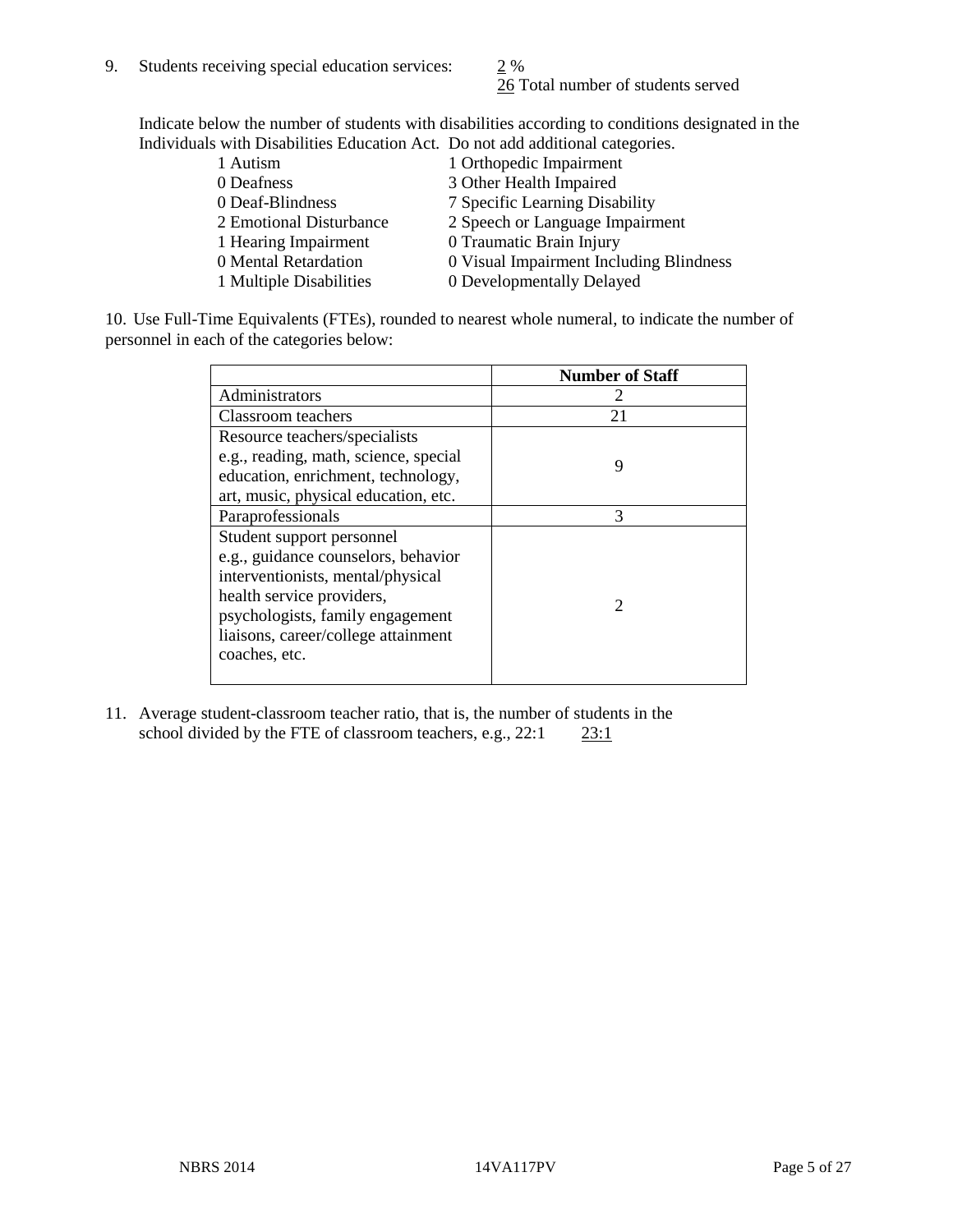12. Show daily student attendance rates. Only high schools need to supply yearly graduation rates.

| <b>Required Information</b> | 2012-2013 | 2011-2012 | 2010-2011 | 2009-2010 | 2008-2009 |
|-----------------------------|-----------|-----------|-----------|-----------|-----------|
| Daily student attendance    | 96%       | 97%       | 96%       | 97%       | 97%       |
| High school graduation rate | 0%        | 9%        | 0%        | 0%        | 0%        |

#### 13. **For schools ending in grade 12 (high schools)**

Show percentages to indicate the post-secondary status of students who graduated in Spring 2013

| <b>Post-Secondary Status</b>                  |    |
|-----------------------------------------------|----|
| Graduating class size                         |    |
| Enrolled in a 4-year college or university    | 0% |
| Enrolled in a community college               | 0% |
| Enrolled in career/technical training program | 0% |
| Found employment                              | 0% |
| Joined the military or other public service   | 0% |
| .)ther                                        | ገ% |

14. Indicate whether your school has previously received a National Blue Ribbon Schools award.  $Yes \underline{X}$  No

If yes, select the year in which your school received the award. 1999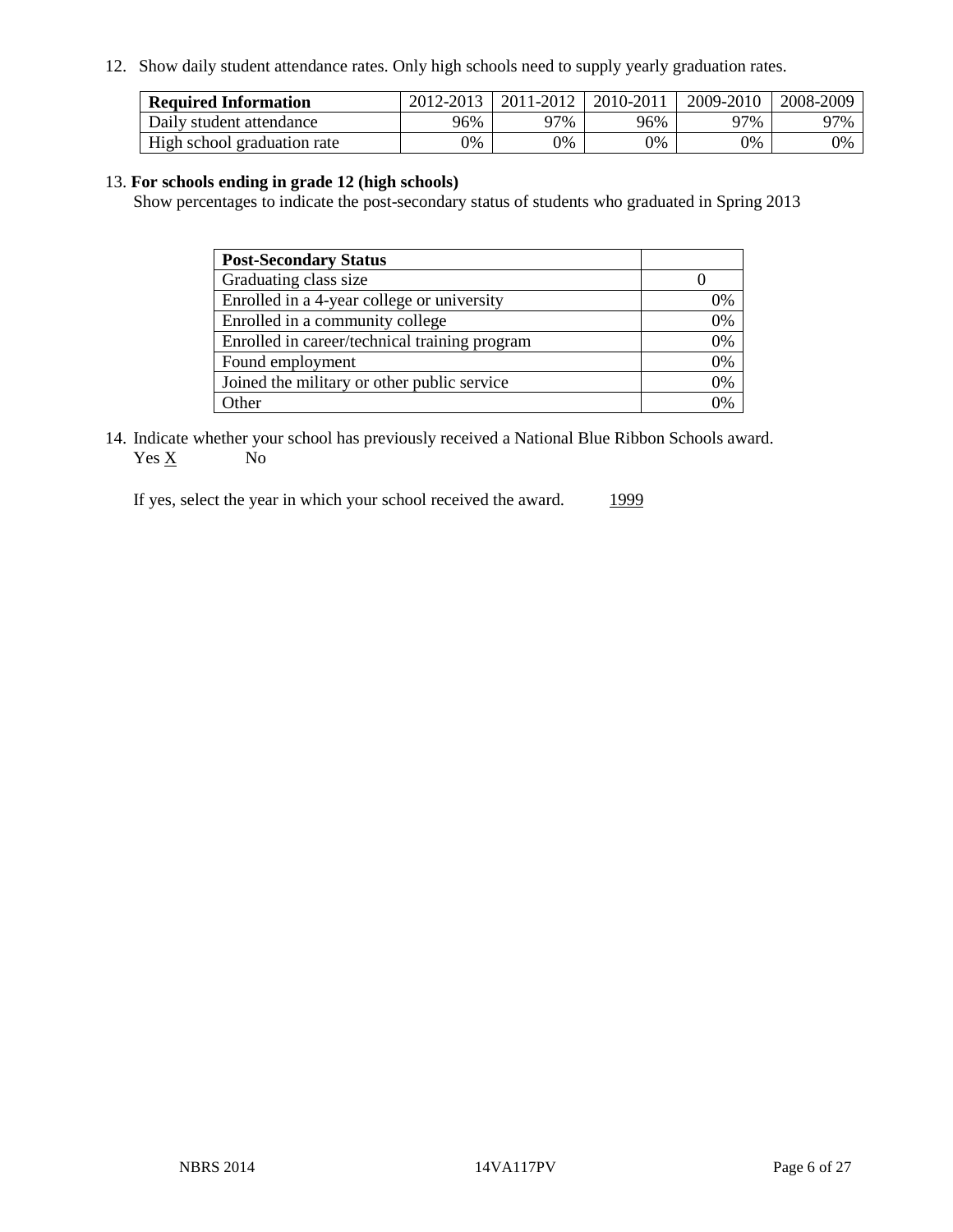# **PART III – SUMMARY**

Saint James Catholic School is administered by the Sisters, Servants of the Immaculate Heart of Mary from Immaculata, Pennsylvania. The Sisters, along with the dedicated faculty and staff enrich the lives of Saint James students every day and are committed to educating the whole child by promoting an active faith life, academic excellence, and service. Imbued with the IHM Charism, where Jesus is the center and Mary is the model, the school strives to inspire, lead, and challenge its students to fully develop their God-given abilities.

The faculty and administration offer a safe and nurturing environment where all students, with their diverse backgrounds (including students from fifteen different countries), abilities, and learning styles, are encouraged to take an active role in his/her education in order to prepare for the challenges of life and learning in the 21st century.

For more than a century, Saint James School has attained academic excellence. Saint James is among a select group of schools in the diocese to offer both Algebra and Geometry to qualified seventh and eighth grade students. Because of the school-wide emphasis on foreign language, the majority of Saint James graduates test into Spanish II upon entry into high school. Opportunities for student leadership have been provided to enhance students' educational experience through the recently formed Saint James Chapter of the National Junior Honor Society. Among other things, members offer after-school tutoring to students and technology training for senior parishioners. Saint James School was recognized by Johns Hopkins Center for Talented Youth Talent Search as a Top Virginia School reflecting the school's academic quality, student abilities, and teacher talent.

Building on an already strong academic tradition, Saint James School provides students with an opportunity to put faith into action at home, at school, in the community, and around the world. Together with the school-wide Student Council, students participate in various service programs such as cards for the homebound, letters to service men and women, the collection of thirty cartons of shoes for the poor, canned goods for the Saint James Parish food pantry, books and school supplies for a financially disadvantaged inter-city school in Pennsylvania, food and clothing collections for the homeless, collections for natural disaster relief, school-wide recycling program, and other community outreach events.

Saint James School is proud of its technology initiatives, including equipping every classroom with a Promethean ActivBoard and an audio enhancement system. The school continues to invest in current technology via the new iPad initiative, including Apple TV, and a school-wide wireless system. In 2010, Saint James began producing closed-circuit broadcasts for the students, who run and co-anchor the programs.

In 2006, Saint James School celebrated its centennial. The relationship between Saint James and its families has been a key element to its longevity and success. Saint James has continued the long tradition of the annual bazaar and embraced new traditions such as Family Fun Night, Gala/Auction, and Lenten Fish Fry to strengthen the bond with the community. Parents serve the school as project and classroom volunteers, fundraisers, coaches, scout leaders, and science lab coordinators. The Parent Teacher Organization (PTO) contributes over \$100,000 annually for capital initiatives, various school-wide enhancements, and continuing education for teachers. Saint James students benefit from a hands-on educational experience, which is supported by the commitment of parents.

To prepare for the future, a Strategic Planning Committee was formed in 2011 to create a five-year plan. This forty-three member committee was comprised of members of NCEA, Office of Catholic Schools, parishioners, community members, teachers, and parents. Seven sub-committees (Finance, Marketing, Communication, Middle School, Pre-School Option, Faculty, and Academics) were charged with analyzing current school practices and suggesting areas in need of improvement. Working concurrently with the Design for Excellence Committee, the Virginia Catholic Education Association's re-accreditation process, a comprehensive five-year plan was developed which resulted in the formation of an implementation committee in June 2012. This committee is responsible for the compliance and integration of the two plans.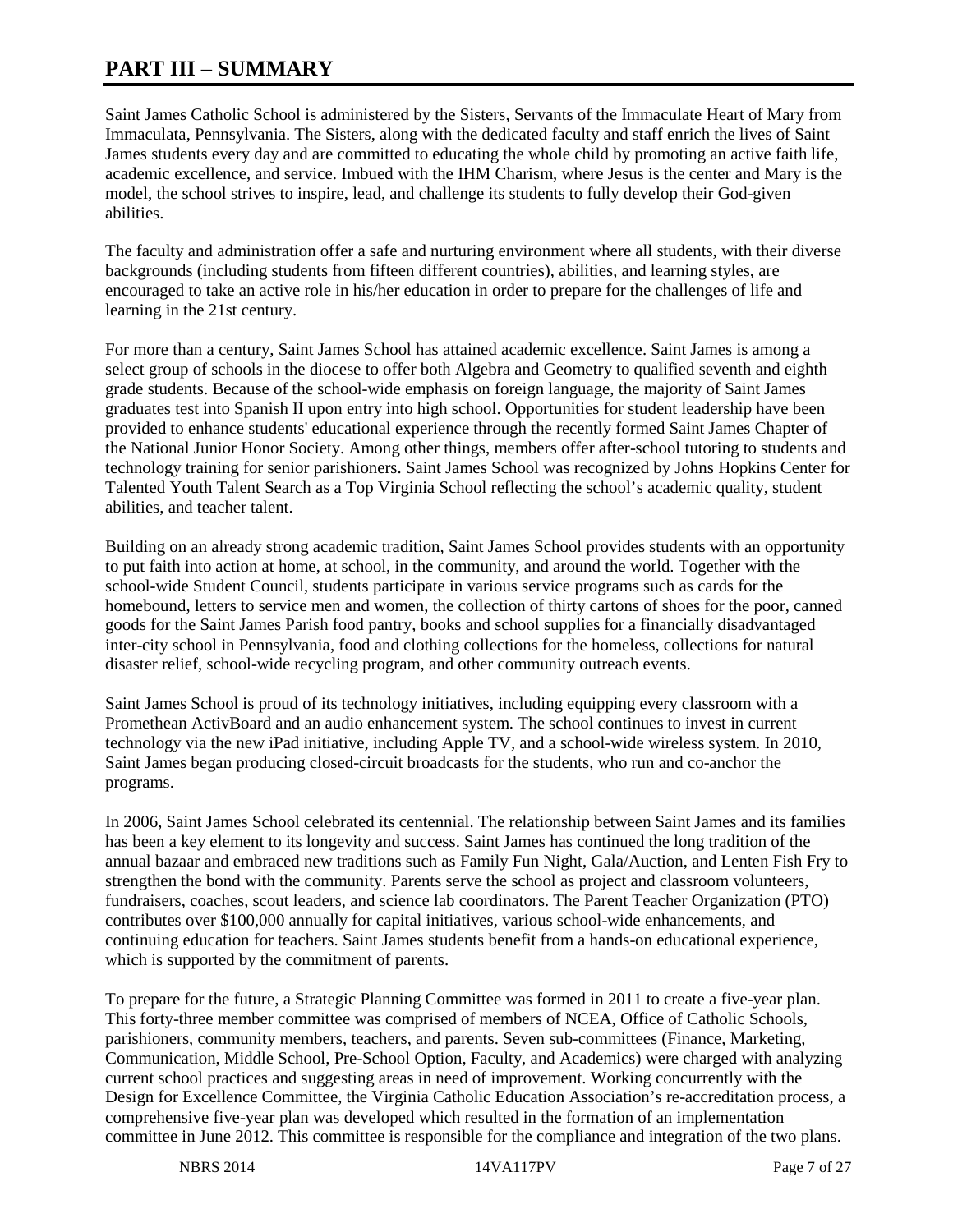Saint James School has already reached several benchmarks such as augmenting the professional development program for faculty, establishing a marketing and recruitment committee, and analyzing new tuition models - a key component in securing a financially sound future for the school.

The faculty and staff remain committed to teaching students the Catholic faith in addition to providing a strong academic curriculum. Teachers take advantage of professional development opportunities to better themselves as catechists and teachers. Students continue to excel in academics, reach out to their community, support various charities, and stand as witnesses to the Gospel values of peace and justice. In celebrating over one hundred years of service to the church and community, Saint James Catholic School continues to be a model of Catholic education and academic excellence.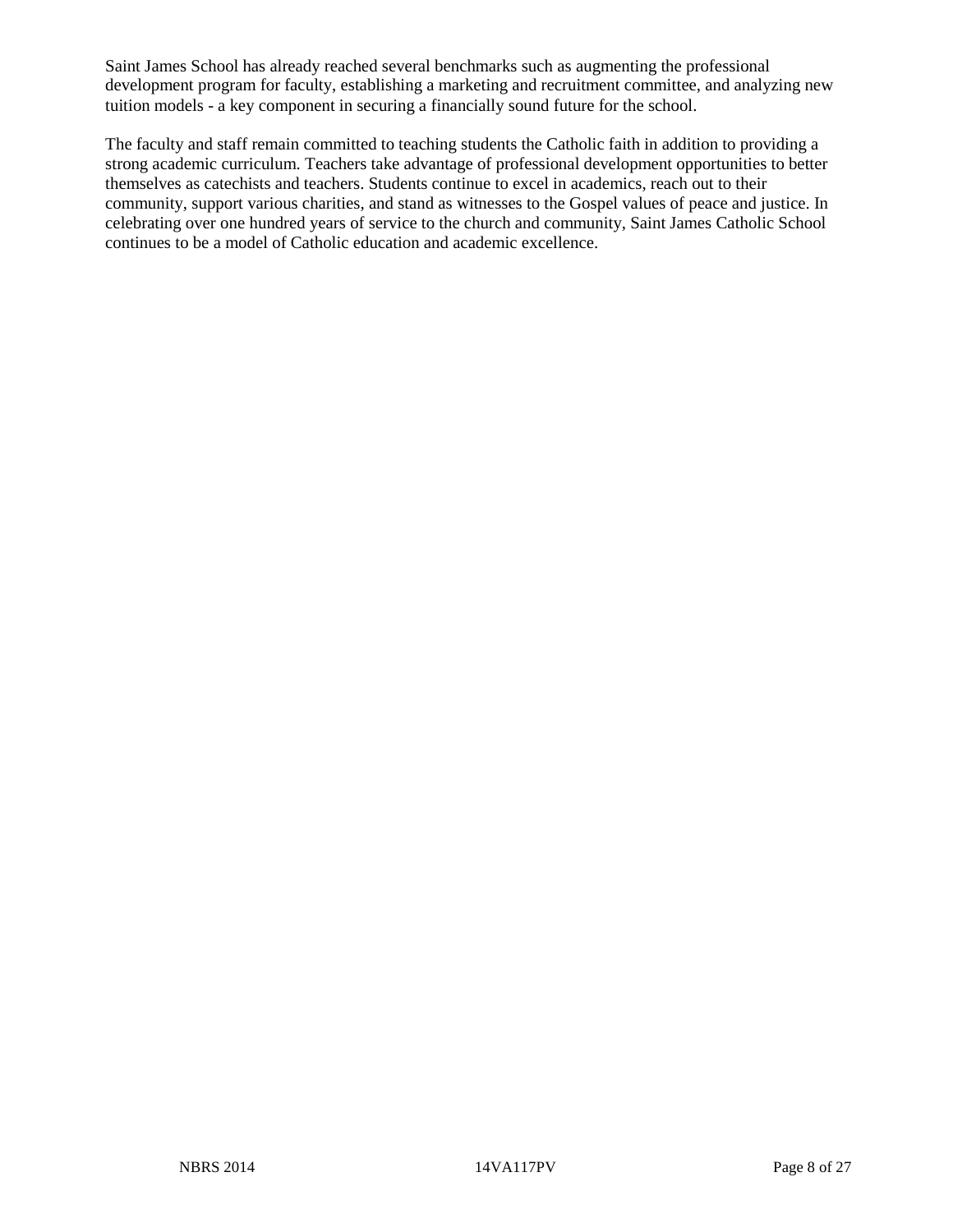# **1. Assessment Results:**

a) Saint James Catholic School administers the Terra Nova 3 each spring in grades two through seven. The "NP of the Mean NCE" scores are reported in accordance with percentile figures for Math and Reading, indicating that the school meets requirements in all areas by the Department of Education's cut score document. In 2013, each grade level at Saint James exceeded the national average in every sub-category, and in some areas this differential was as high as 36 percentile points (fractions for 7th grade). The school does not compare results to the diocese, county, or state, so assessment is reviewed internally from year to year to determine short and long term trends and subsequent modifications. Since scores are consistently above the national average, analyzing results is more content specific for students (collectively and individually). Teachers and staff use results to target specific skill areas and strategically select new curriculum, including intervention and enrichment, and plan professional development.

To enhance the reading curriculum, the school adopted Macmillan/McGraw-Hill's Treasures for kindergarten in 2011 and Scott Foresman's Reading Street program in 2012 for grades one through three and in 2013 for grades four through six. The additional activity and technology resources have allowed for greater cross-curricular and differentiated instruction as well as alternative assessment techniques. Math assessment has also been expanded to include online homework options and online math practice and activities (First in Math and Reflex Math).

In determining acceptable performance levels, Saint James remains dedicated to improving curriculum and instruction so that the student body is reaching its optimal potential in all subject areas. For this reason, assessment results are not limited to any one score, but rather include an extensive range of assessment tools that are continually adjusted to accurately gauge student comprehension and development.

b) Over the past five years, Saint James School has continued to perform above the national average in all subject areas. Trends in data for the school do show a drop in scores as a whole in 2011, likely attributable to the school switching from Terra Nova 2 to Terra Nova 3. Specifically, the themes are not consistent in the Reading and Language Arts tests, and more in-depth content knowledge is assessed in the Reading, Language, and Mathematics exams of the Terra Nova 3. Taking into account that the test forms are not strictly compatible across administration in 2010 and 2011, trends have been analyzed across a five-year period as well as the three-year period following the implementation of the Terra Nova 3.

Following classes as they progressed from grade three to grade seven (or some subset of this within the fiveyear period), overall scores for Saint James have either stayed the same or increased. Looking specifically at students tested as third graders in 2009 and as seventh graders in 2013, results indicate a net gain of seven percentile points in overall score, five percentile points in Reading, and 15 percentile points in Mathematics. Additionally, Mathematics scores reveal a net gain for students tested as fourth graders in 2009 and as sixth graders in 2011 as well as for students tested as fifth graders in 2009 and as seventh graders in 2011. Reading scores show similar upward trends. Students tested as sixth graders in 2009 increased scores as seventh graders in 2010. Third graders in 2011 saw a rise in scores as fifth graders in 2013. Finally, third graders in 2012 tested higher as fourth graders in 2013.

A drop in scores was noted in Mathematics for students who were third graders in 2011 as they progressed through fifth grade in 2013. Looking at the sub-categories of scores more specifically, it was determined that this drop was primarily due to a low score in multiplying and dividing fractions. Another decreasing trend was noted in Mathematics for students tested as third graders in 2012 and then again as fourth graders in 2013.To help students in these areas, First in Math and Reflex Math have been implemented in fifth and sixth grades. Additionally, the fifth and sixth grade math teachers are utilizing the Prentice Hall Skills Intervention Kit to target specific skill gaps for each student individually. Both grade levels have experienced growth in their math facts and overall math achievement and motivation.

Saint James' standardized testing results consistently exceed the School Mean Scale Score at the 85th Percentile of National School Norms. In both Reading and Mathematics the 2011, 2012, and 2013 scores for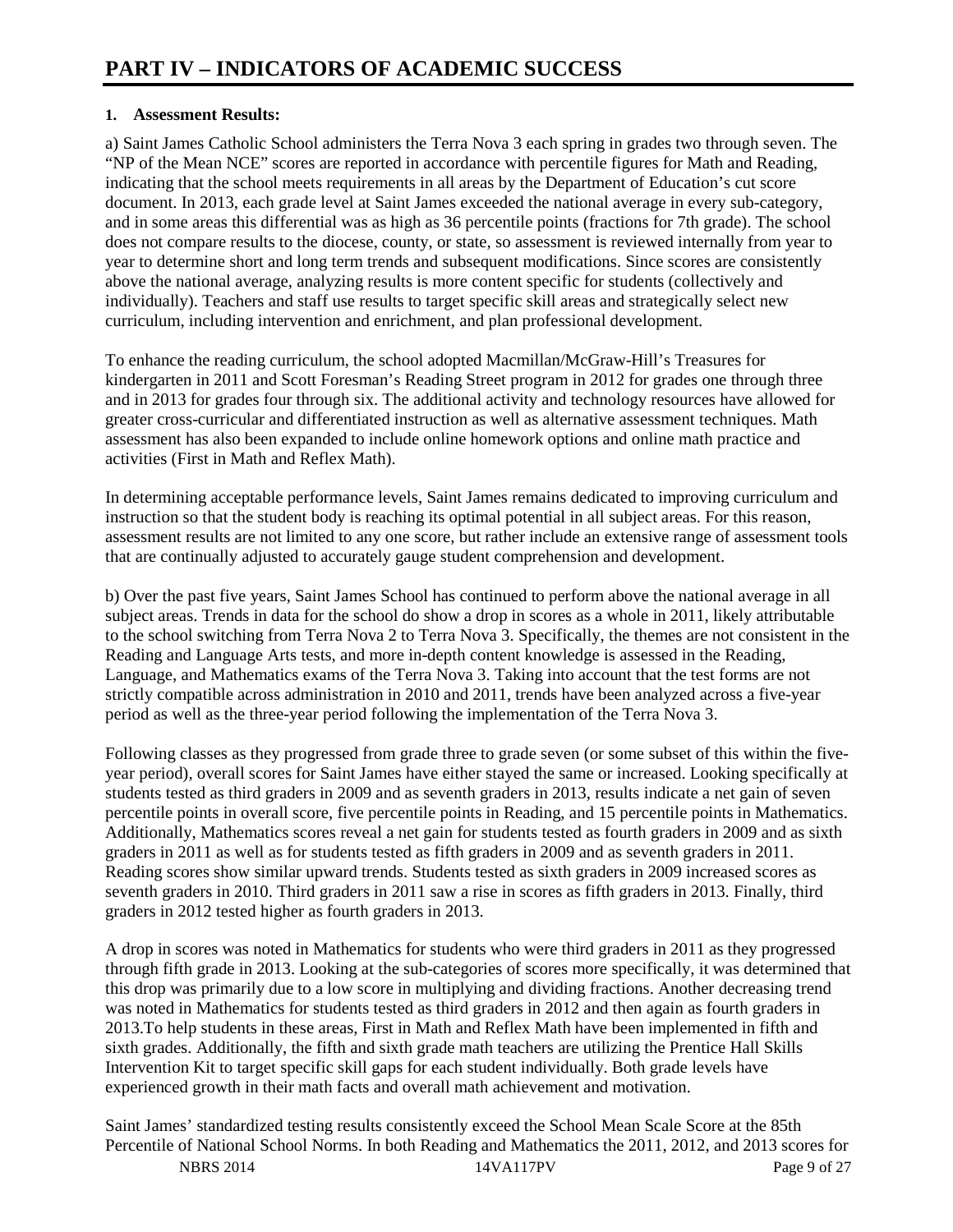each grade tested surpassed the 2013 Terra Nova 3 cut scores. Likewise, for Terra Nova 2 results for 2009 and 2010, all 20 scores were above the 2013 cutoff scores. Saint James School evaluates the data from all subject areas of the Terra Nova each year, including the subcategories for each subject and the thinking skills component, as it plans curriculum and instruction and coordinates professional development.

# **2. Using Assessment Results:**

Saint James Catholic School uses multiple assessment tools in evaluating student performance and progress. In addition to standardized test results, each grade level and curriculum area incorporates a wide range of instructional materials and methods to reach the needs of all students and promote a love of learning. Grades are based on formative and summative quizzes and tests, individual and cooperative assignments and projects, and formal and informal classroom and home activities.

Once the Terra Nova results are received, teachers record non-mastery and partial mastery of skills in specific subcategories. Techniques and materials utilized throughout the year are shared with above and below grade level teachers to create updated plans for curriculum and instruction, including any professional development or classroom resources that might be effective in the future. This "Terra Nova Handoff" assists teachers as they prepare for the upcoming academic year in terms of curriculum, behavior, instruction, intervention, learning styles, and potential obstacles.

Assessment within each subject at Saint James is varied with thoughtful implementation and continual evaluation. ActivBoard activities are used to determine skill areas needing re-teaching or augmenting, actively engaging learners who might be more intimidated by traditional testing and allow for a clearer evaluation of their progress in a more informal setting. Online tools (i.e., classzone.com, quia.com, SuccessnetPlus, Geometer's Sketchpad) assist teachers in reaching visual learners and enabling them to connect with subject matter (in-class and homework assignments). Cross-curricular planning reinforces material and creates more authentic learning experiences for students. For example, social studies projects overlap with language arts, public speaking, and library lessons on research, thesis writing and outlining, and oral presentations. In this way, assessment is meaningful for students while allowing teachers to reinforce materials and gauge objectives in numerous settings.

Cooperative learning and lessons involving manipulatives provide additional arenas for assessment. LabLearner provides weekly evidence of Saint James' strong emphasis on tapping kinesthetic learning in addition to audio and visual learning. Math teachers throughout the school use materials like algebra tiles, Cuisenaire rods, and graphing calculators to assess student learning.

Saint James stands out as a Catholic school with an extensive resource center staffed by full-time special education teachers. A critical component of their work involves providing the most effective assessment environment for special needs students. They work closely with classroom teachers to develop unique lessons and testing components in addition to alternative testing procedures tailored to differentiated learning styles and diagnosed learning disabilities.

Assessment plays a large role in parent/student communication at Saint James. Progress reports are distributed a month into each quarter and as needed for each class. Additionally, teachers correspond weekly with parents through email, the school website (where documents, assignments, resource links, and class newsletters are posted), and phone calls to provide information on topics being covered, resources available, upcoming due dates, events, and ways to aid and encourage students with assignments and exam preparation. Objectives are continually reinforced and quick and detailed assessment data make them attainable for all students.

# **3. Sharing Lessons Learned:**

The faculty of Saint James Catholic School enjoys many opportunities to share lessons learned with other education professionals. Most commonly the teachers and administration work with surrounding schools in the Diocese of Arlington. Regularly scheduled meetings for curriculum coordinators in the diocesan schools allow the sharing of ideas on a continual basis. Saint James has been able to participate in workshops designed to improve both curriculum and pedagogy. Most recently, the school participated in a Title II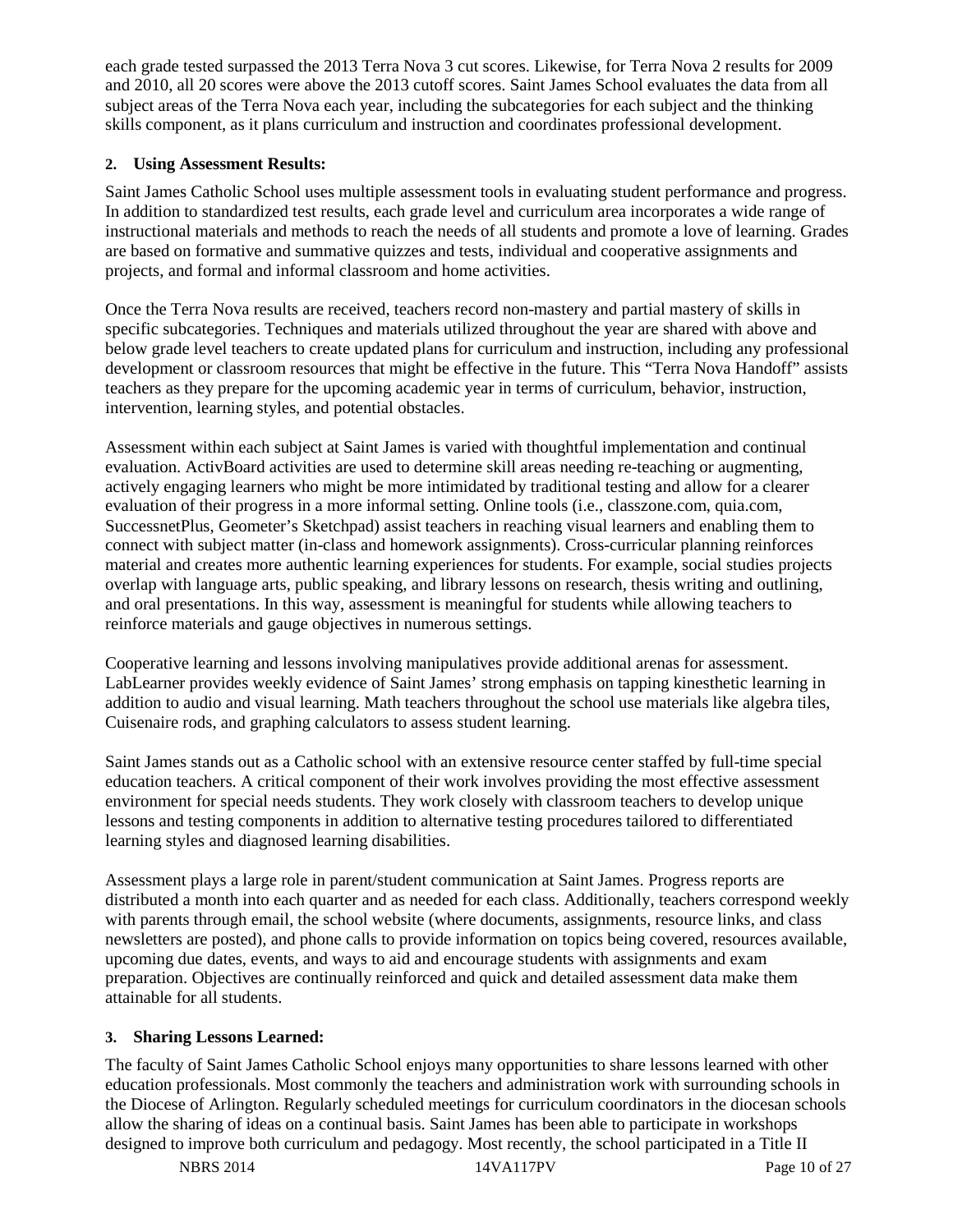funded workshop on meeting the needs of diverse learners. This workshop series includes an interactive presentation followed by a "best practices" sharing session. In addition, the diocese regularly offers subject and grade specific meetings for professional development.

The principal meets regularly with both local principals and principals from the diocese as a whole. These meetings include a sharing of successful strategies as well as timely curriculum updates and methods used to enhance the educational processes in the many schools of the Arlington Diocese. The technology program at Saint James School allows time for the teachers to integrate the use of technology tools in the classroom, such as ActivBoard , social media, and BrainPop, and to share their effectiveness within the educational setting.

The Saint James School Extended Day Program provides before and after school care to the students. The counselors from this program attend meetings with other day care providers. The meetings include a sharing of ideas and practices that have provided quality time for the after-school students.

Finally, Saint James works closely with the education department of Marymount University in Arlington, Virginia. Student teachers and prospective teachers have been and currently are present in the school observing and honing their skills. These student teachers become a valued part of the faculty and add much to the learning environment of the school as they learn from dedicated teachers at Saint James.

#### **4. Engaging Families and Community:**

Saint James Catholic School places a strong emphasis on building relationships among school, parish, and local communities. These relationships enrich the learning environment inside and outside the classroom. The connections with Catholic Charities, the Arlington Diocese Missions, Parish Social Outreach, and other organizations allow students to be aware of and engage with the larger world community.

Saint James students participate in collections for parish and community outreach programs. Students collect hats, mittens, and scarves for the daycare at the local shelter, and toiletries for the homeless. Throughout the year, families contribute non-perishable food to be brought to local food banks. Students write letters to service men and women overseas and in return, have received United States flags that have flown on military bases all over the world, including Afghanistan and Iraq. Eighth grade students create a pumpkin diorama for their annual pumpkin patch. In order to raise money for the missions, each student gets to vote with coins for his or her favorite. Additional mission funds are gathered from monthly classroom collections and dress down days. The interaction with the missions provides learning opportunities to explore unfamiliar cultures.

Saint James National Junior Honor Society hosts monthly technology training sessions for seniors in the parish. Students help seniors with technology questions such as the use of Facebook, e-mail, Twitter and smartphones. Both the seniors and the students look forward to this interaction. Saint James students compete in many contests throughout the diocese, state and the IHM community. These competitions include the Catholic Daughters of America essay and art contest, IHM math contest, diocesan spelling bee, National Geographic Geography Bee, diocesan Battle of the Books, and Science Olympiad.

Saint James School invites members of the community to share their expertise with the students. The Army Old Guard Fife & Drum Corps comes dressed in colonial garb to perform at Colonial Day. Other community members speak to students about dental health, drugs, cyber-bullying, and bicycle safety. The IHM novices give a presentation on vocations.

Saint James parents volunteer to coach sports teams, lead Scout programs, facilitate Science Olympiad teams as well as help in the classroom, lunchroom, library, and playground.

The principal keeps the school, parish, and local community informed about school activities through a weekly email newsletter, the school website, Facebook, and Twitter.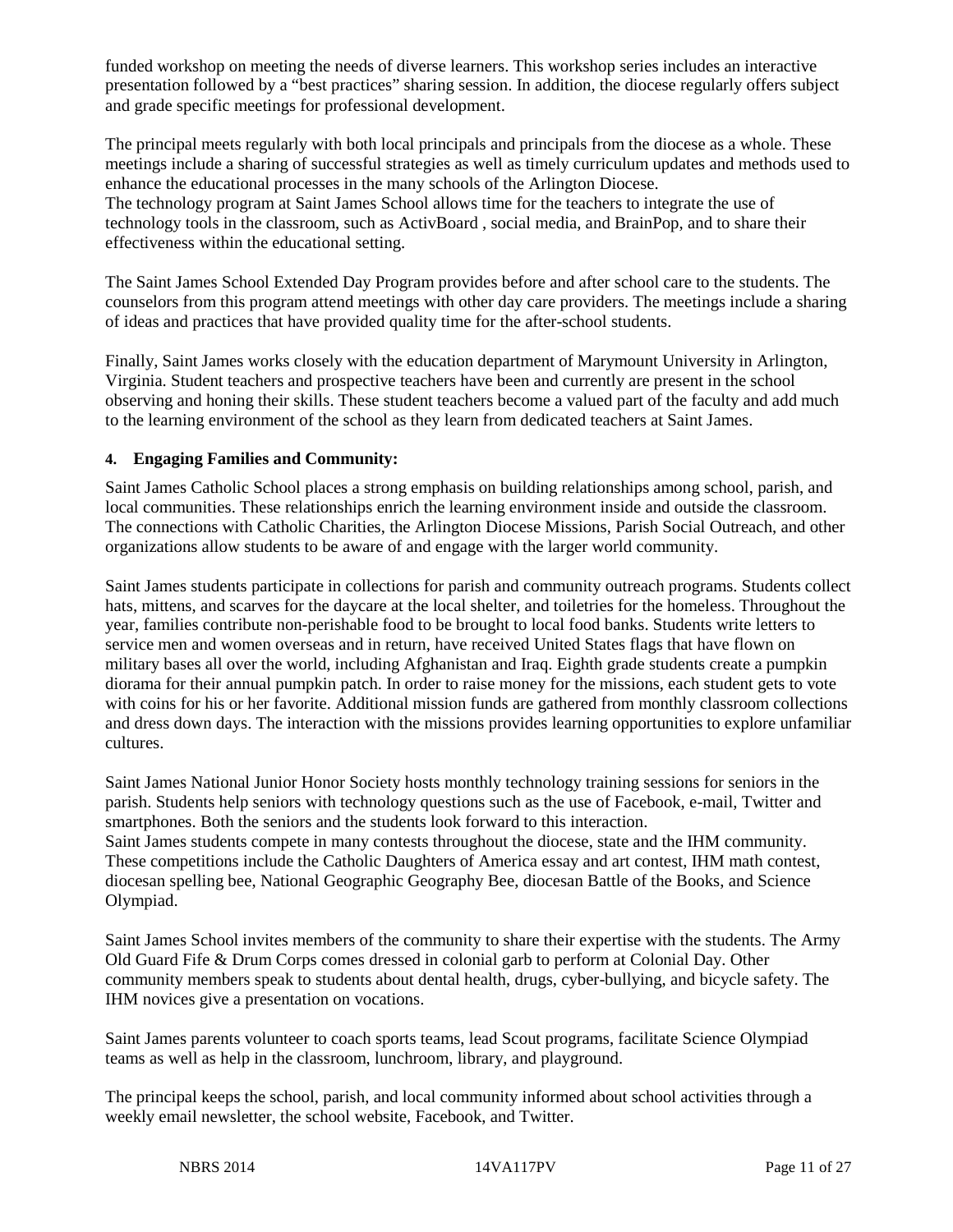# **1. Curriculum:**

The Saint James Catholic School community is committed to educating the whole child within the Catholic faith tradition by promoting academic excellence and service. Imbued with the IHM Charism, where Jesus is the center and Mary is the model, the school strives to inspire, lead, and challenge students to fully develop their God-given abilities. Saint James School follows the curriculum guidelines established by the Arlington Diocese.

Religion is a core subject with daily instruction touching every area of the curriculum. Instruction includes the gospel message along with the truths basic to the faith. The goal of living the faith is evidenced through various social outreach projects such as collections of food, clothing, and toiletries for local shelters, creating prayer cards for the sick and homebound, and recognition of service members throughout the year.

The Reading and Language Arts programs build upon each other and prepare the students for proficiency in writing and communication skills. At the same time the programs seek to develop critical and analytical thinking abilities that will prepare them for the future.

Mathematics at Saint James follows a continuum that leads from basic number sense in the primary grades to understanding of the abstract concepts offered in the advanced classes of Algebra I and Geometry. Through the use of hands-on manipulatives, use of the ActivBoard, and technology, the students master the core curriculum of basic number sense, estimation and computation, measurement, geometry, and data and statistics that enhance critical thinking skills.

The Social Studies curriculum, encompassing communities, map skills, government, and American and world history, is enhanced by close proximity to the nation's capitol with all its available historical resources. Teachers bring history to life by inviting community experts, veterans, elected officials, and historical re-enactors into their classrooms. Faculty hosts events particular to their curriculum including Colonial Day, International Day, Medieval Man, Greek Festival, and Cinco de Mayo. The students take field trips to places such as Mount Vernon, Gettysburg, Ford's Theater, World War II Memorial, Holocaust Museum, United States Capitol, and a local Civil War era farmhouse.

The Science program features exciting and challenging hands-on experiments using LabLearner. Kindergarten through eighth grade students visit the science lab weekly to explore topics ranging from electricity to genetics. Students learn to make predictions, form hypotheses, and draw conclusions through the various investigations.

Saint James School is in compliance with CAPE's foreign language requirements. Spanish instruction includes all students, kindergarten through eighth grade, culminating in the completion of high school Spanish I. Over eighty percent of students are eligible to take Spanish II as freshmen, allowing them to increase their proficiency in a foreign language throughout their high school years. Spanish language, literature, and culture are explored in-depth at all grade levels.

All students are taught technology beginning with the most basic skills in kindergarten and building on those skills to reach a high level of proficiency by eighth grade. Students are adept in Google apps, internet research and citation, and Microsoft Office Suite as evidenced in cross-curricular opportunities including the creation of a travel brochure, resumes and presentations, presentation boards, and web hunts. Saint James is in the process of rolling out an iPad initiative in order to more fully integrate technology into the classroom.

The goal of the Physical Education curriculum is to produce healthy and active citizens. The students are assessed according to Presidential Physical Fitness Award benchmarks. In the fifth and seventh grades, students participate in the Fairfax County "Take Charge" program to prevent illegal drug and tobacco use. The eighth grade spends a day at Innerquest, a team building course in Great Falls, Virginia.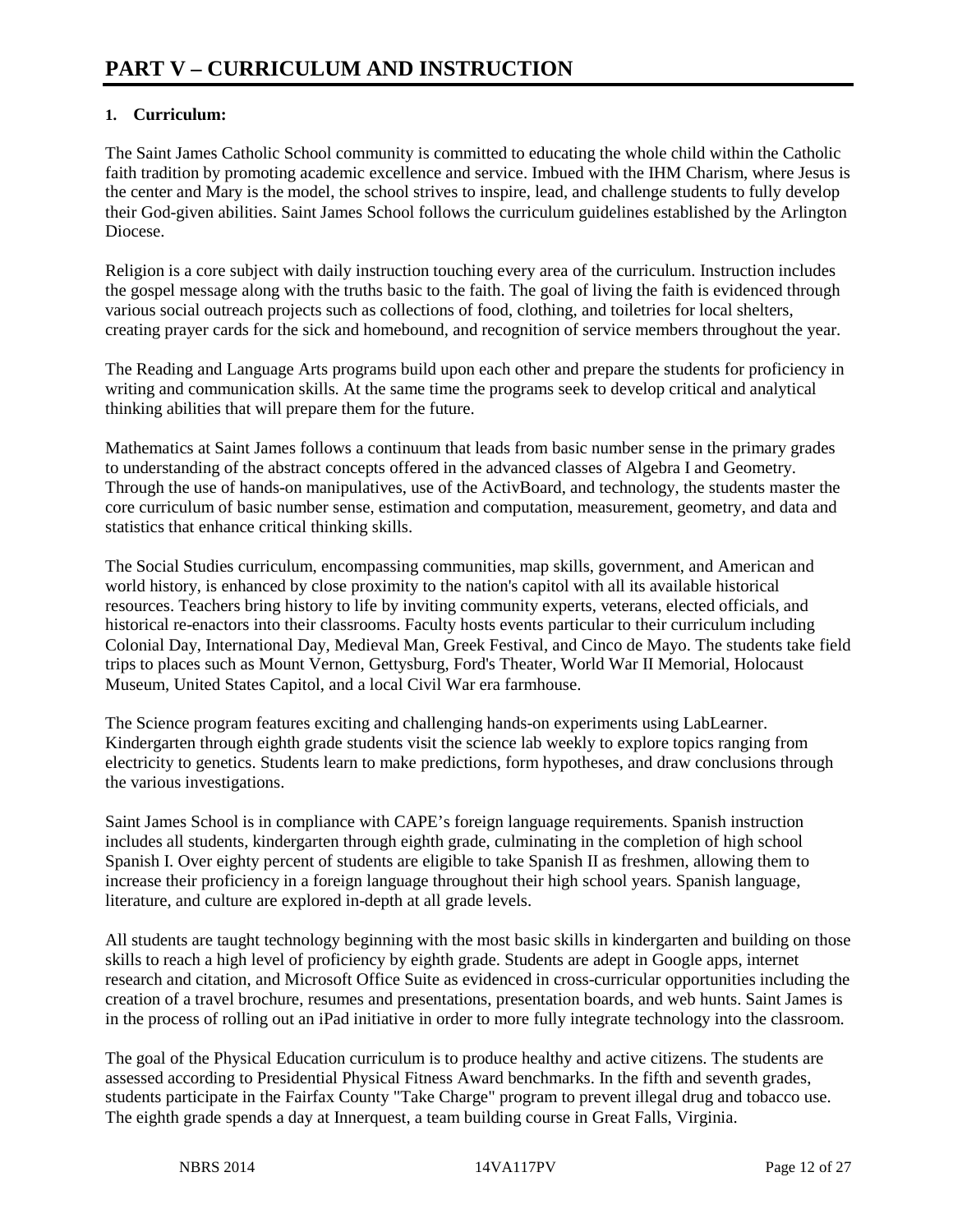The Art curriculum, utilizing a varied and multi-layered approach, enables students to have hands-on experience in the creative process. Art teachers offer classes that showcase cross-curricular activities throughout the school.

The goal of the Music curriculum is to infuse an appreciation of musical genres from Bach to rock. Students receive instruction in multiple musical instruments and are invited to join the school and parish choirs. Fourth through eighth grade students have the opportunity to participate in band and perform at Christmas and spring concerts. Advanced band and choir members also compete at a regional music competition in the spring.

# **2. Reading/English:**

2a) The Reading program at Saint James Catholic School strives to instill a love of reading that will accompany each student throughout a lifetime. Beginning in kindergarten, Macmillan/McGraw-Hill's Treasures, provides a strong introduction to letter identification and letter sounds, the building blocks upon which formal reading instruction is based. Pearson's Reading Street, which provides instruction in reading, phonics, vocabulary and social studies topics, is utilized in grades one through six. The middle school uses Prentice Hall Literature as the basis for discovering various writing styles and genres. The selection of these texts was based on the strong foundation they provide in reading, writing, language, and speaking upon which to build in subsequent years.

Additional resources are used to supplement the reading program, including phonics and vocabulary books, Scholastic News Magazine, and novels which expose students to various styles and genres of literature. Mystery readers are invited into the lower grade classrooms on a weekly basis.

The library boasts over 17,000 print and ebook titles that appeal to all levels of readers. During their weekly classes, the librarian instructs students on everything from basic library organization to research and citation techniques. A variety of writing styles are shared with students to increase their exposure to and love of reading. Many students participate in the Battle of Books, an after-school literature competition promoted by the diocese. The library is a vital part of the school and often is open for after school use by both students and parishioners.

For those students who need additional assistance, the resource program is unsurpassed. Working in small groups with certified special education teachers, struggling readers gain the skills and confidence needed to be successful in the classroom. Phonics, word sorts, and writing play a major role in the resource classroom, allowing students to return to their regular education classrooms prepared to meet the challenges of the day. Teachers work together to provide an atmosphere that enriches the reading experience across the curriculum in the content areas of religion, math, science, and social studies for all students.

# **3. Mathematics:**

The Saint James Catholic School math curriculum fosters a strong foundation in numerical concepts and skills with a consistent emphasis on number sense and application. Using multiple assessment techniques and differentiated resources, the school provides intervention, remediation, and enrichment to all students as they progress from elementary to middle school.

The Sadlier Progress in Mathematics series is the school's primary curriculum. The structure and content of the publisher's materials foster spiral learning, reflecting the educational philosophy of the IHM sisters. Furthermore, the program's alternative teaching models and virtual manipulatives supplement content strengths in problem-solving, conceptual understanding, and application of all operations and relations. McDougall Littell high school textbooks are used for Algebra I and Geometry, maintaining consistency with the local high schools' curriculum. The sixth grade is currently piloting Pearson's Digits 6, which utilizes online interactive software to present lessons and problems (including online homework submission and tutorials) that address reasoning, mental math, multiple representations, error analysis, and reflection.

Saint James obtained a grant for Reflex Math fact software and is already seeing a 15% fluency gain among users. Additionally, the school is piloting First In Math in fifth and sixth grade. Increased math operation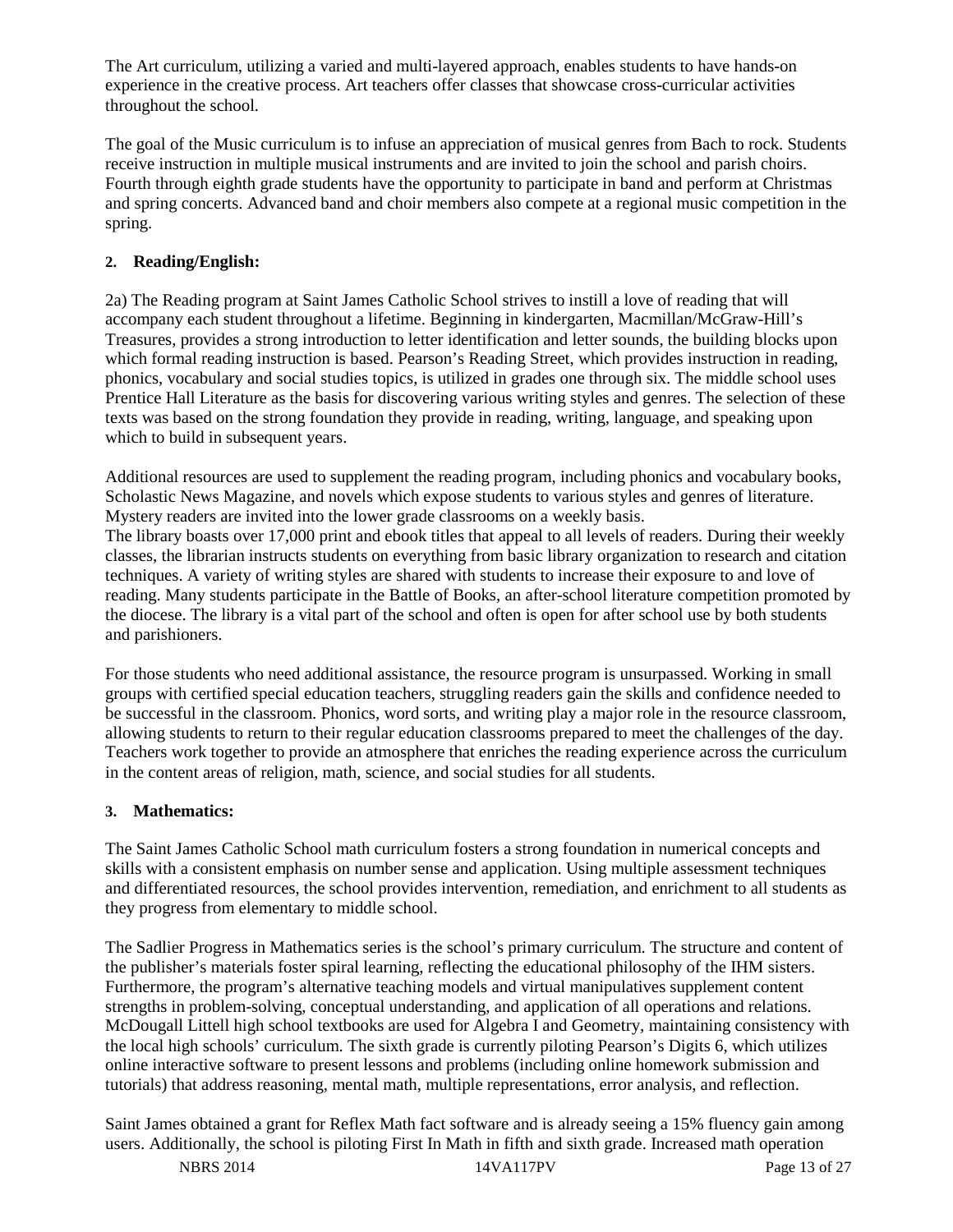proficiency results and student/parent feedback will determine whether the program is purchased for the entire school community in upcoming years. In keeping with the IHM philosophy, "math maintenance" activities are incorporated into daily lessons to re-enforce skills across elementary and middle school grades. Manipulatives (Cuisenaire rods, algebra tiles, personal white boards) and interactive media are used to deepen learning and reach visual, audio, and kinesthetic learners.

Individual classroom teachers instruct math from kindergarten to grade four. To enhance continuity and preparation for middle school, there is a dedicated math teacher for both fifth and sixth grade. In seventh grade, students are placed in seventh grade math, pre-algebra, or Algebra I; and in eighth grade, they enroll in pre-algebra, Algebra I, or Geometry. By high school, many students have already received high school math credits and are able to advance to college level mathematics before graduating.

Saint James School's strong concurrent focus on number sense and authentic critical thinking ensure mastery of grade level standards while promoting content depth and math self-concept. The curriculum weaves together textbook materials, interactive mediums, and real-world application to successfully meet the needs of all learners.

# **4. Additional Curriculum Area:**

Saint James Catholic School, in an effort to enhance and better integrate science curriculum, adopted Cognitive Learning Systems' LabLearner in the fall of 2012. In addition to providing a full lab of supplies and equipment for over 60 Core Experience Learning Labs, the program is 100% hands-on and researchdriven, integrating curriculum from kindergarten through grade eight. To enhance continuity through middle school, one science teacher instructs all sixth, seventh, and eighth grade students. Teacher aides and parent volunteers are an integral part of lab activities to ensure maximum support during the cooperative learning process. Saint James has a fully equipped, stand-alone lab dedicated solely to weekly LabLearner activities.

Because the program is lab-based in all aspects, it requires a great deal of preparation by teachers in terms of gathering and presenting background material and readying the lab each week. This has yielded incredible learning results in terms of student engagement, deeper conceptual understanding, and content retention across grade levels. Students record and reflect on results through guided focus questions that enable them to draw conclusions and make connections. Opportunities in cross-curricular planning abound as teachers integrate other subject topics. Examples include:

- Math skills: recording, graphing, and analyzing data as well as applying formulas and calculating results
- English skills: summarizing findings at the end of each laboratory investigation with a multiparagraph response
- Religion concepts: discussions of religious truths compared to scientific truths as well as medical ethics (e.g., cloning)
- Social studies topics: discussion and projects regarding scientific advancements, providing historical perspective (e.g., the work of Rosalind Franklin and photo 21 which led to the model of DNA)

One of the greatest strengths of the LabLearner program is its emphasis on meta-cognitive skills. Saint James students do not just absorb content, but rather think about the process and reflect on their learning at every step of the scientific method. This is in keeping with the program's information processing model and spiral curriculum that sets out to continually address critical scientific themes across elementary and middle school grades. The depth of material that each unit reaches and the emphasis placed on critical thinking, active instruction, and prior learning, in keeping with the educational philosophy of Saint James and the IHM sisters, make the science curriculum authentic and enriching for all students.

# **5. Instructional Methods:**

In order to meet the needs of all students, Saint James Catholic School faculty employs a variety of educational methods to reach students at all levels and to address their different learning modalities. Lessons are presented using both whole and small group instruction, incorporating hands-on learning utilizing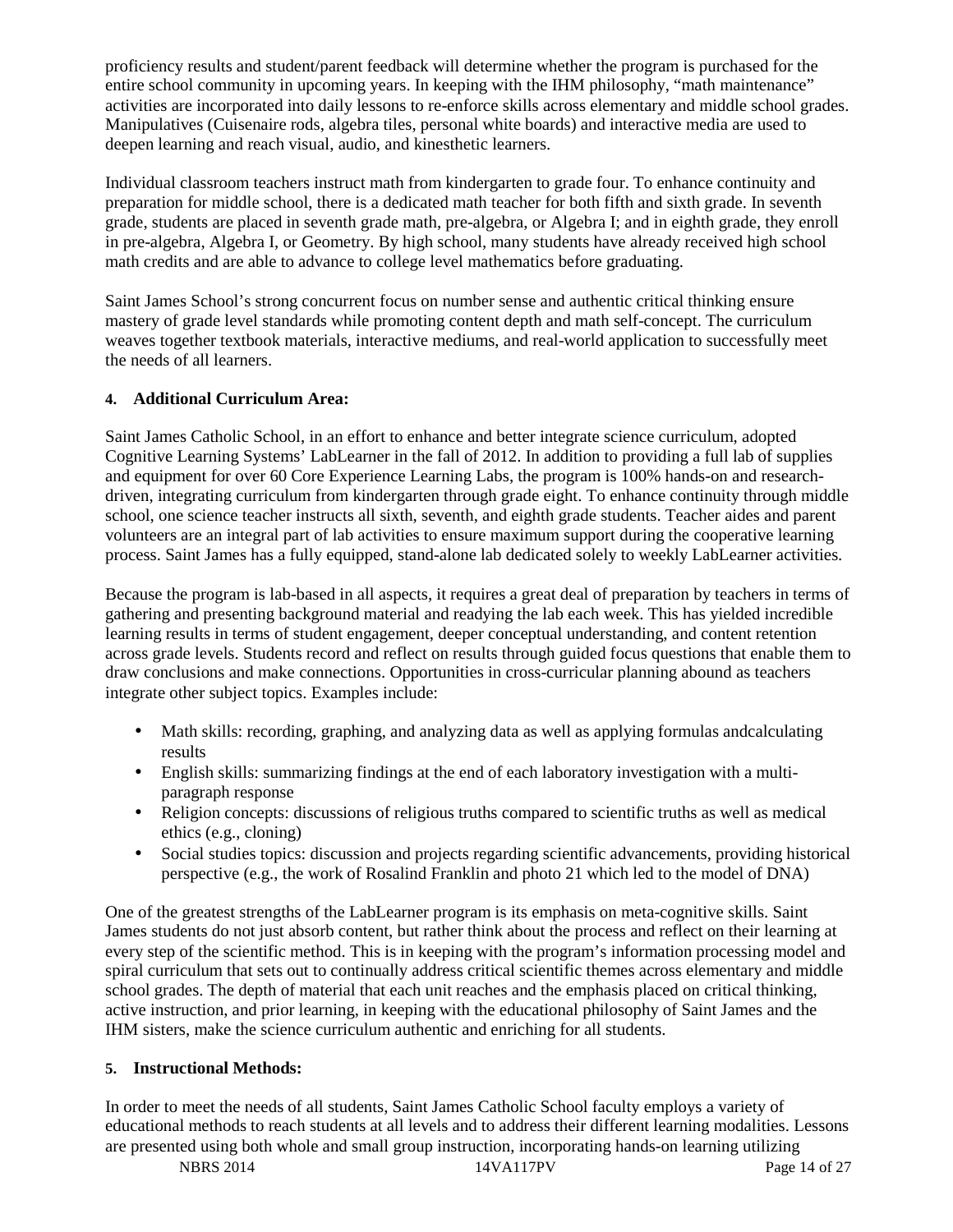manipulatives and the interactive ActivBoards located in each classroom. The LabLearner science program in grades kindergarten through eight provides opportunities for hands-on learning in weekly labs. The primary and elementary grades benefit from individual instruction provided by instructional aides.

In the 21st century, technology plays an important role in student success. Every classroom is equipped with an audio enhancement system which benefits all students, especially those with hearing issues and Attention Deficit Disorder. A school-wide subscription to BrainPop allows students access to instructional videos in many subject areas both at school and at home. In 2014, the school will roll out its iPad initiative, further integrating technology into the classroom. ActivBoards were installed in 2007, and extensive faculty training has ensured full utilization of its features.

To aid teachers in meeting the needs of all learners, faculty members attended a two-day workshop entitled Meeting the Needs of Diverse Learners. Additionally, presentations have been made to the faculty by the resource department and the special education department of the Falls Church City Public Schools to ensure that teachers are aware of the latest trends and teaching techniques to be incorporated into the classroom.

The resource department, in conjunction with the teachers, is responsible for evaluating the current level of students, identifying weaknesses, and determining accommodations and modifications needed for student success. Through the use of Student Assistance Teams, strategies are suggested, practiced in the classroom, and incorporated into a Student Assistance Plan. Struggling students in grades kindergarten through five benefit from small group and individualized instruction in the daily pull-out for reading instruction. The resource department monitors its "graduates" through eighth grade providing as-needed assistance. Study skills are an integral part of middle school curriculum, preparing graduates for high school.

#### **6. Professional Development:**

Saint James Catholic School has an expectation that all teachers remain up-to-date in their specialization and engage in professional development. The administration recognizes that ongoing education for teachers results in improved learning and achievement for students. To underscore Saint James School's commitment to continuing education, forty-seven percent of the Saint James faculty has advanced degrees. To facilitate life-long learning, Saint James offers tuition reimbursement for graduate courses, in-house professional development, and access to educational conferences. The principal disseminates information relating to opportunities for upcoming seminars, workshops, and courses available in the area and online.

Saint James School regularly offers continuing education seminars such as:Educating Children with Autism, the Sacramentality of Catholic Educators, Bullying Prevention, the Spirit of an IHM School, Differentiated Learning, LabLearner training, and math and reading instruction. Teachers also have access to resources in the library including Tools for Teaching books and DVDs by Fred Jones, First Days of School books and videos by Harry Wong, professional books, and other educational DVDs and videos. All teachers are given individual training for ActivBoards and electronic grade books. Monthly webinars are offered through edweb.net's Tech Tools for the Classroom in areas such as flipping the classroom, YouTube video editing, and Livebinders.

The Arlington Diocese requires continuing education and offers seminars and workshops in areas such as technology, differentiated learning, and best practices. Saint James Parish and PTO show their commitment to professional development by sponsoring teachers to attend such events as the NCEA convention, the Mid-Atlantic Schools technology conference, and the Fred Jones summer workshop.

For the 2013-14 school year, Saint James is initiating an iPad program for both teachers and students. The initial investment will include an iPad for each teacher and a 30 iPad cart for student use, with the intention of purchasing more carts in the following school year. In order to integrate iPads with current technology, Saint James is purchasing an Apple-TV for each classroom to be used with the ActivBoard . All teachers will receive two days of training on how to use the equipment and implement it in the classroom.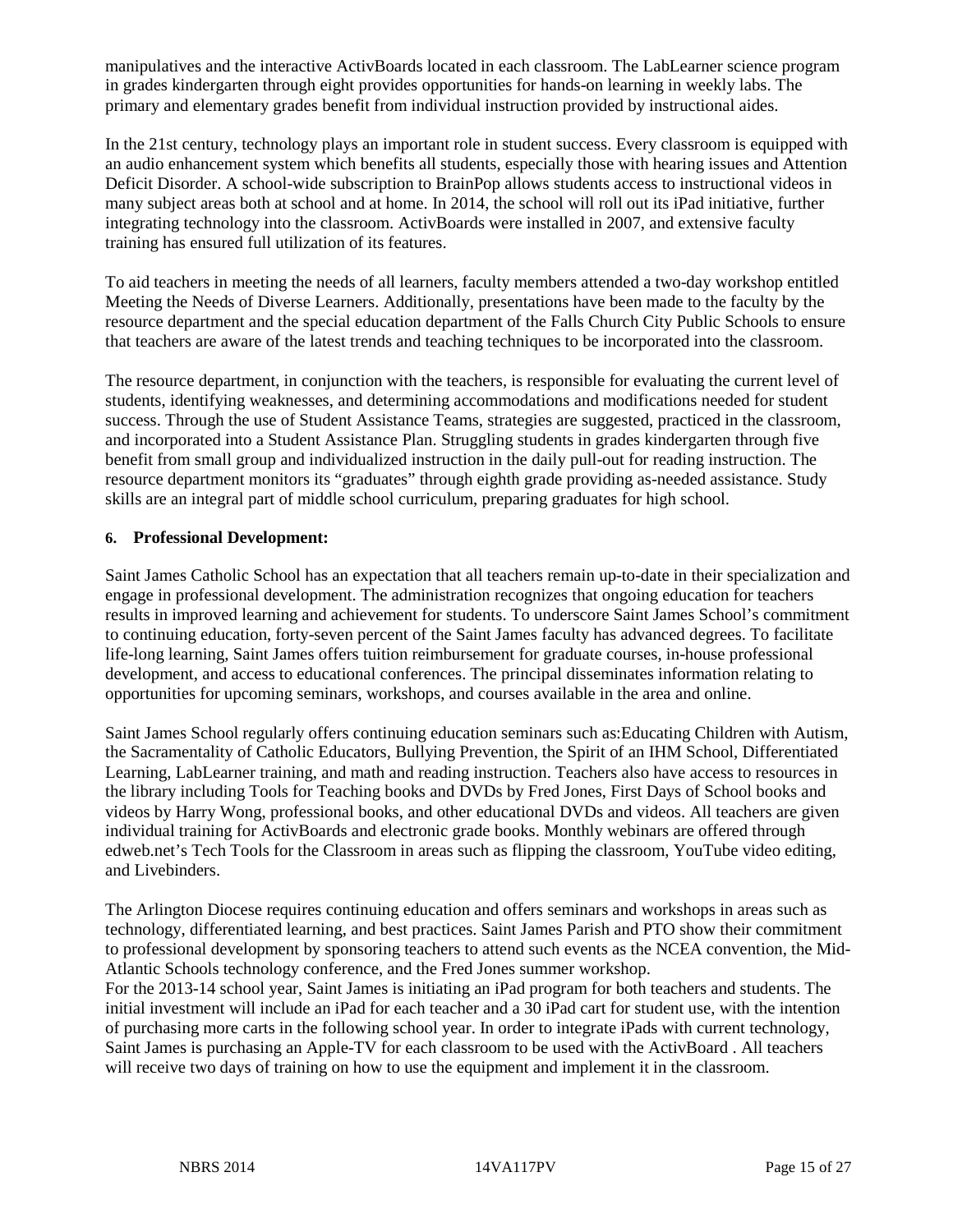#### **7. School Leadership**

Saint James Catholic School was established under the educational leadership of the Sisters, Servants of the Immaculate Heart of Mary since 1923. Although new to the school this year, the current principal has had years of regular connection to Saint James through her congregational ministry serving as a Regional Superior and enjoys a clear understanding of the charism, history, and goals of the school. The pastor and principal of Saint James Parish and School work together to provide the organizational leadership of the school, following the guidelines of the Arlington Diocese Office of Catholic Schools. The pastor holds the executive and administrative leadership roles in both the parish and the school. It is under his leadership that the school strives to meet its spiritual, academic, and fiscal goals. The principal is responsible for the educational leadership within the school. As such, the principal provides supervisory and administrative direction to the members of the school community. The faculty is encouraged to develop leadership skills to provide an educational environment that inspires the academic, spiritual, social, and physical well being of each child. Weekly and monthly meetings provide time for prayer, social gatherings, and professional development for all members of the faculty and staff.

The PTO works closely with the school leadership to provide opportunities for teacher development and student enrichment.The PTO meets regularly with the principal to assess needs and prioritize projects in order to collaborate fully in meeting fiscal and social responsibilities.

Student leadership is a high priority at Saint James School. Student Government, National Junior Honor Society, and the Student Ambassador Program invite and encourage the students to identify and share their leadership abilities through outreach projects, tutoring, and providing tours to prospective students and their families. Safety Patrols and Prayer Partners encourage leadership growth through the good example of older students for the younger ones.The kindergarten through grade eight educational model at Saint James School provides many opportunities for the students to reach full leadership potential.

 $\setminus$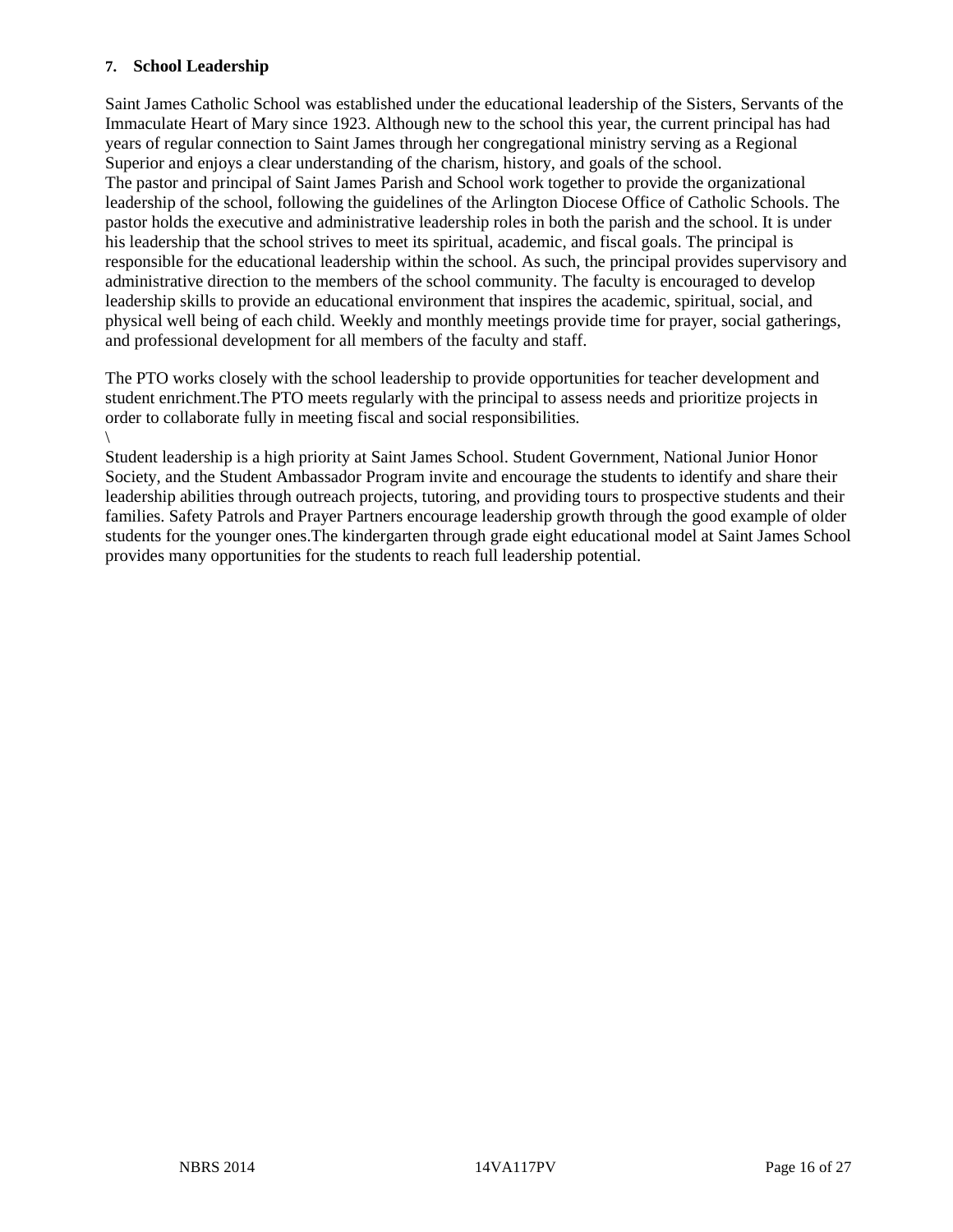# **PART VI - NON-PUBLIC SCHOOL INFORMATION**

*The purpose of this addendum is to obtain additional information from non-public schools as noted below.* 

1. Non-public school association(s): Catholic

Identify the religious or independent associations, if any, to which the school belongs. Select the primary association first.

- 2. Does the school have nonprofit, tax-exempt  $(501(c)(3))$  status? Yes  $\underline{X}$  No
- 3. What are the 2013-2014 tuition rates, by grade? (Do not include room, board, or fees.)

| Grade            | <b>Amount</b> |
|------------------|---------------|
| $\bf K$          | \$5438        |
| $\,1\,$          | \$5438        |
| $\overline{2}$   | \$5438        |
| $\overline{3}$   | \$5438        |
| $\overline{4}$   | \$5438        |
| 5                | \$5438        |
| $\boldsymbol{6}$ | \$5438        |
| $\boldsymbol{7}$ | \$5438        |
| $\,$ 8 $\,$      | \$5438        |
| $\overline{9}$   | \$0           |
| 10               | \$0           |
| 11               | \$0           |
| 12               | \$0           |

#### **2013-2014 Tuition**

|    | 4. What is the educational cost per student?<br>(School budget divided by enrollment)                  |       |
|----|--------------------------------------------------------------------------------------------------------|-------|
| 5. | What is the average financial aid per student?                                                         | \$203 |
| 6. | What percentage of the annual budget is devoted to<br>scholarship assistance and/or tuition reduction? | 3%    |
| 7. | What percentage of the student body receives<br>scholarship assistance, including tuition reduction?   | 16%   |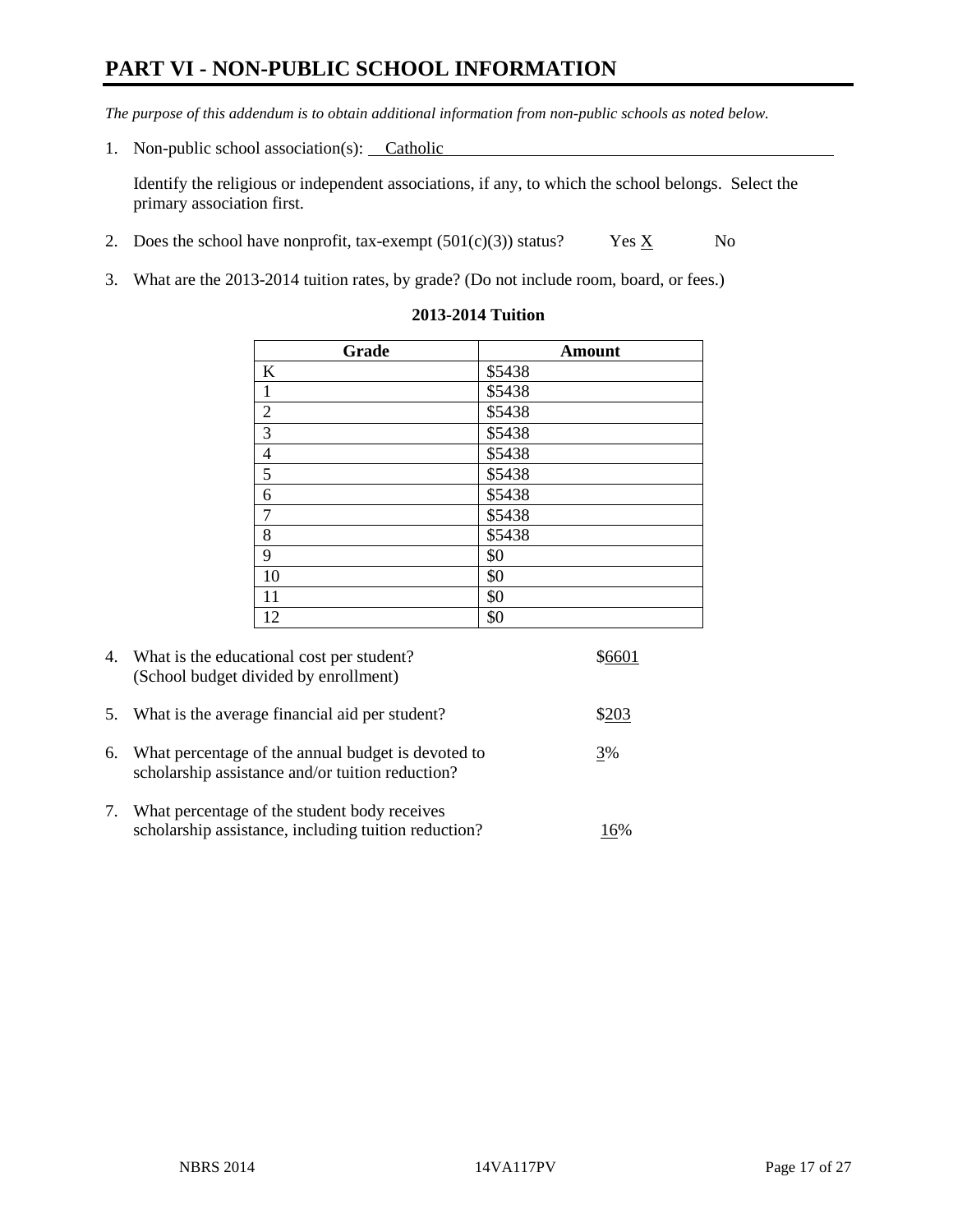| <b>Subject: Math</b>              | <b>Test:</b> Terra Nova                  |
|-----------------------------------|------------------------------------------|
| Grade: 3                          | <b>Edition/Publication Year: 2013</b>    |
| <b>Publisher: CTB/McGraw Hill</b> | Scores are reported here as: Percentiles |

| School Year                      | 2012-2013 | 2011-2012 | 2010-2011 | 2009-2010 | 2008-2009 |
|----------------------------------|-----------|-----------|-----------|-----------|-----------|
| Testing month                    | Apr       | Apr       | Apr       | Apr       | Apr       |
| <b>SCHOOL SCORES</b>             |           |           |           |           |           |
| Average Score                    | 83        | 82        | 78        | 81        | 74        |
| Number of students tested        | 61        | 71        | 58        | 69        | 69        |
| Percent of total students tested | 100       | 100       | 100       | 100       | 100       |
| Number of students               |           |           |           |           |           |
| alternatively assessed           |           |           |           |           |           |
| Percent of students              |           |           |           |           |           |
| alternatively assessed           |           |           |           |           |           |
| <b>SUBGROUP SCORES</b>           |           |           |           |           |           |
| 1. Other 1                       |           |           |           |           |           |
| Average Score                    |           |           |           |           |           |
| Number of students tested        |           |           |           |           |           |
| 2. Other 2                       |           |           |           |           |           |
| Average Score                    |           |           |           |           |           |
| Number of students tested        |           |           |           |           |           |
| 3. Other 3                       |           |           |           |           |           |
| <b>Average Score</b>             |           |           |           |           |           |
| Number of students tested        |           |           |           |           |           |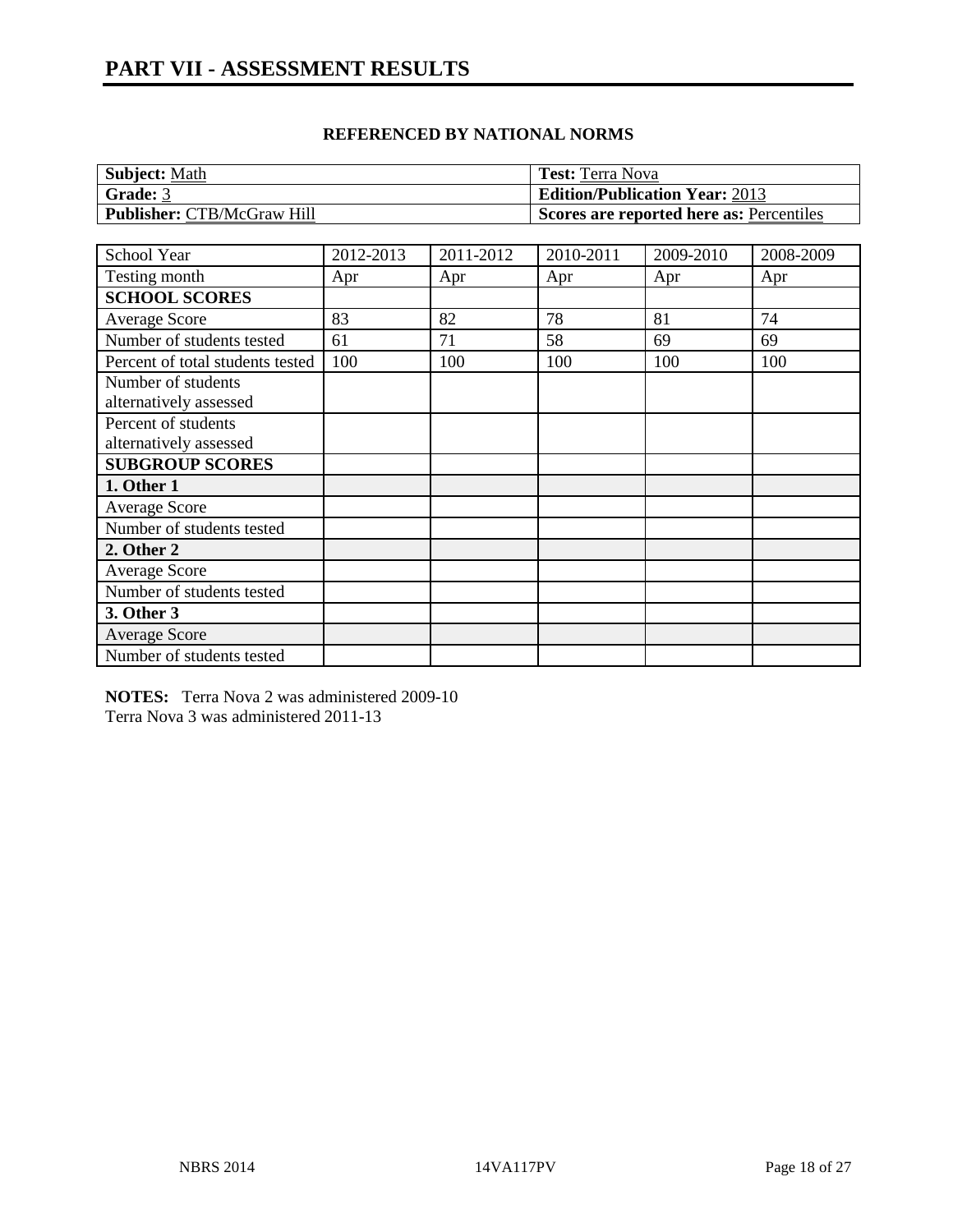| <b>Subject: Math</b>              | <b>Test:</b> Terra Nova                  |
|-----------------------------------|------------------------------------------|
| <b>Grade: 4</b>                   | <b>Edition/Publication Year: 2013</b>    |
| <b>Publisher: CTB/McGraw Hill</b> | Scores are reported here as: Percentiles |

| School Year                                  | 2012-2013 | 2011-2012 | 2010-2011 | 2009-2010 | 2008-2009 |
|----------------------------------------------|-----------|-----------|-----------|-----------|-----------|
| Testing month                                | Apr       | Apr       | Apr       | Apr       | Apr       |
| <b>SCHOOL SCORES</b>                         |           |           |           |           |           |
| <b>Average Score</b>                         | 75        | 74        | 80        | 84        | 85        |
| Number of students tested                    | 69        | 58        | 69        | 67        | 63        |
| Percent of total students tested             | 100       | 100       | 100       | 100       | 100       |
| Number of students<br>alternatively assessed |           |           |           |           |           |
| Percent of students                          |           |           |           |           |           |
| alternatively assessed                       |           |           |           |           |           |
| <b>SUBGROUP SCORES</b>                       |           |           |           |           |           |
| 1. Other 1                                   |           |           |           |           |           |
| <b>Average Score</b>                         |           |           |           |           |           |
| Number of students tested                    |           |           |           |           |           |
| 2. Other 2                                   |           |           |           |           |           |
| Average Score                                |           |           |           |           |           |
| Number of students tested                    |           |           |           |           |           |
| 3. Other 3                                   |           |           |           |           |           |
| <b>Average Score</b>                         |           |           |           |           |           |
| Number of students tested                    |           |           |           |           |           |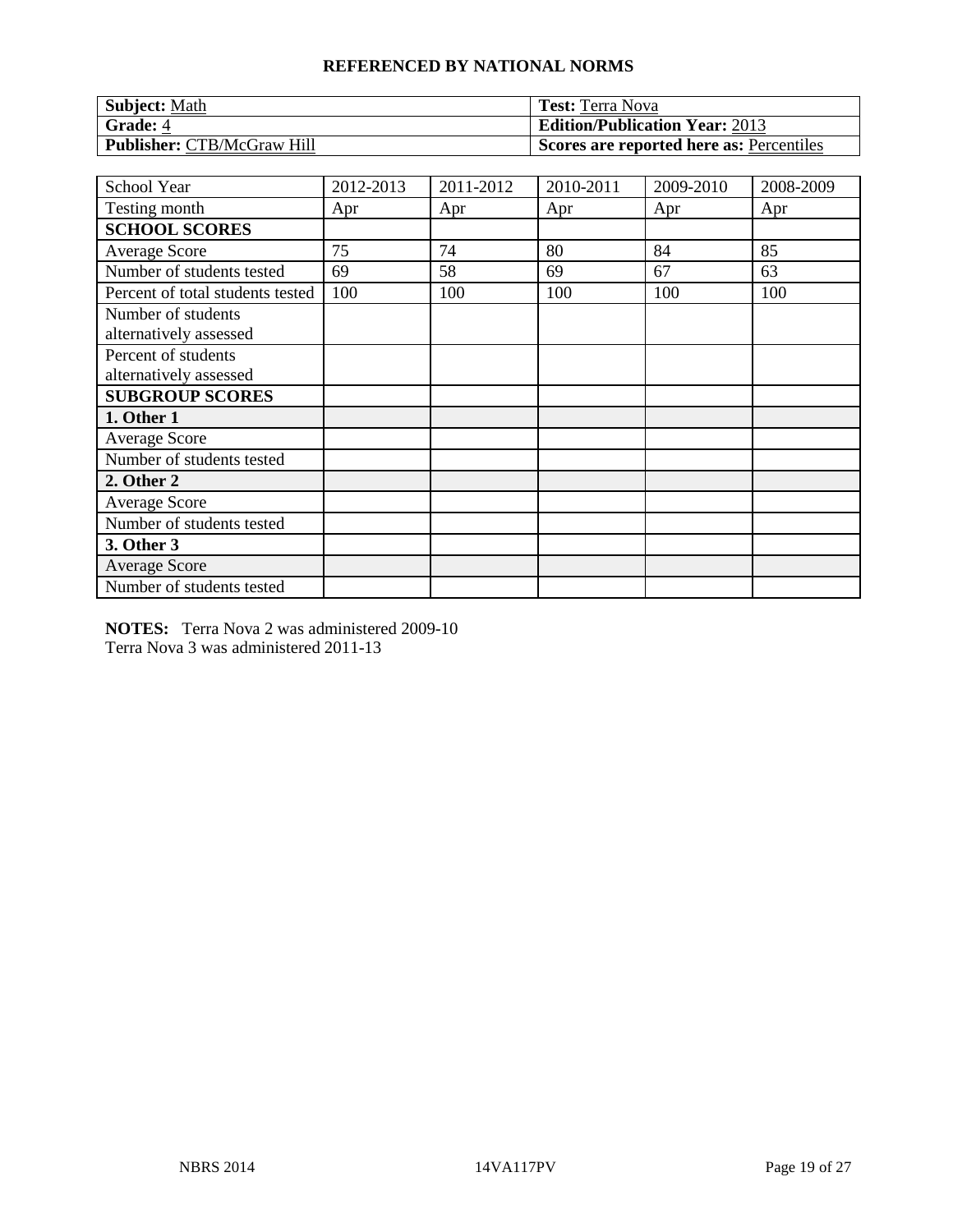| <b>Subject: Math</b>              | <b>Test:</b> Terra Nova                  |
|-----------------------------------|------------------------------------------|
| Grade: 5                          | <b>Edition/Publication Year: 2013</b>    |
| <b>Publisher: CTB/McGraw Hill</b> | Scores are reported here as: Percentiles |

| School Year                                   | 2012-2013 | 2011-2012 | 2010-2011 | 2009-2010 | 2008-2009 |
|-----------------------------------------------|-----------|-----------|-----------|-----------|-----------|
| Testing month                                 | Apr       | Apr       | Apr       | Apr       | Apr       |
| <b>SCHOOL SCORES</b>                          |           |           |           |           |           |
| <b>Average Score</b>                          | 70        | 79        | 74        | 82        | 76        |
| Number of students tested                     | 54        | 65        | 66        | 61        | 66        |
| Percent of total students tested              | 100       | 100       | 100       | 100       | 100       |
| Number of students<br>alternatively assessed  |           |           |           |           |           |
| Percent of students<br>alternatively assessed |           |           |           |           |           |
| <b>SUBGROUP SCORES</b>                        |           |           |           |           |           |
| 1. Other 1                                    |           |           |           |           |           |
| <b>Average Score</b>                          |           |           |           |           |           |
| Number of students tested                     |           |           |           |           |           |
| 2. Other 2                                    |           |           |           |           |           |
| <b>Average Score</b>                          |           |           |           |           |           |
| Number of students tested                     |           |           |           |           |           |
| 3. Other 3                                    |           |           |           |           |           |
| <b>Average Score</b>                          |           |           |           |           |           |
| Number of students tested                     |           |           |           |           |           |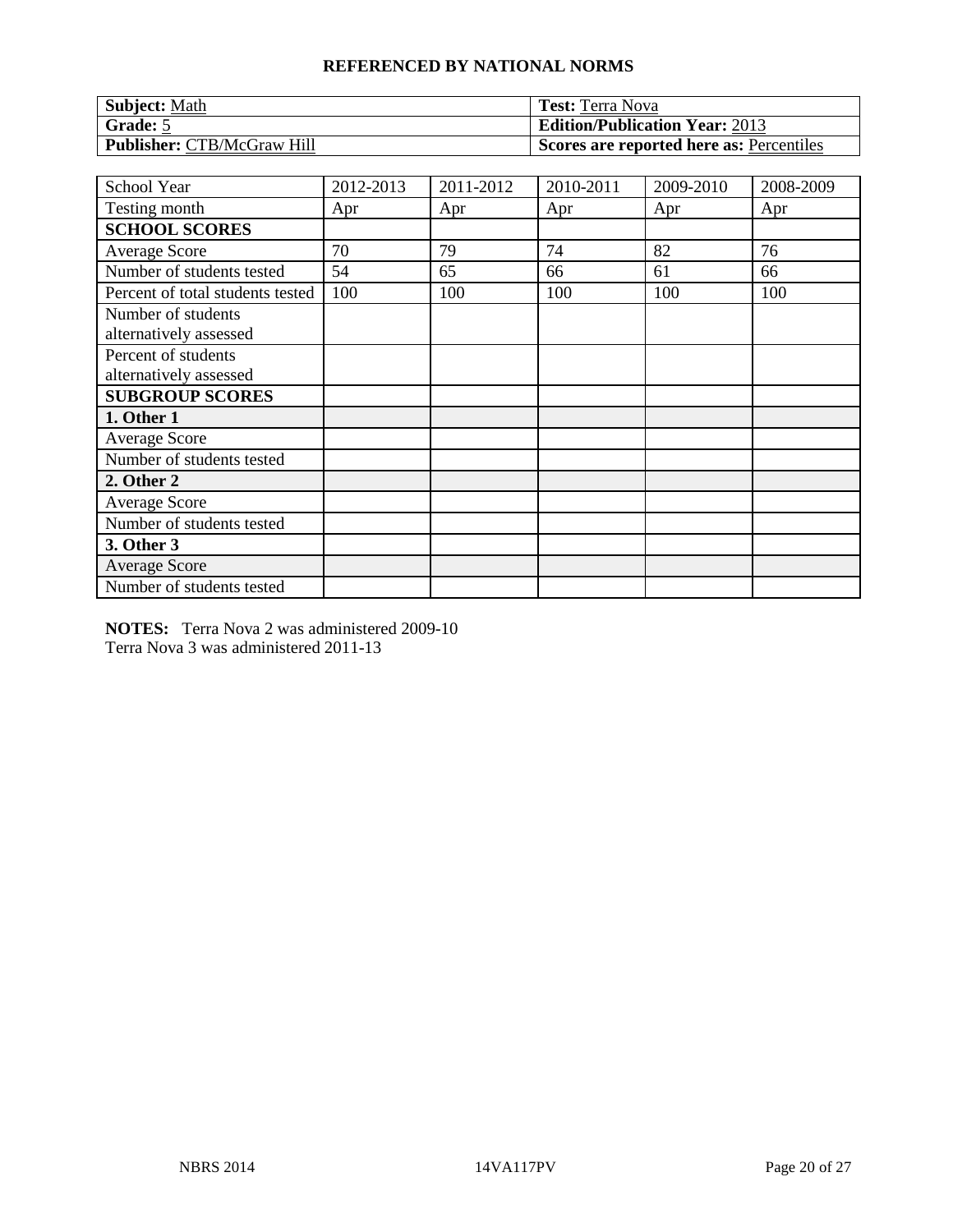| <b>Subject: Math</b>              | <b>Test:</b> Terra Nova                  |
|-----------------------------------|------------------------------------------|
| Grade: 6                          | <b>Edition/Publication Year: 2013</b>    |
| <b>Publisher: CTB/McGraw Hill</b> | Scores are reported here as: Percentiles |

| School Year                                   | 2012-2013 | 2011-2012 | 2010-2011 | 2009-2010 | 2008-2009 |
|-----------------------------------------------|-----------|-----------|-----------|-----------|-----------|
| Testing month                                 | Apr       | Apr       | Apr       | Apr       | Apr       |
| <b>SCHOOL SCORES</b>                          |           |           |           |           |           |
| <b>Average Score</b>                          | 79        | 79        | 86        | 75        | 85        |
| Number of students tested                     | 57        | 66        | 57        | 64        | 76        |
| Percent of total students tested              | 100       | 100       | 100       | 100       | 100       |
| Number of students<br>alternatively assessed  |           |           |           |           |           |
| Percent of students<br>alternatively assessed |           |           |           |           |           |
| <b>SUBGROUP SCORES</b>                        |           |           |           |           |           |
| 1. Other 1                                    |           |           |           |           |           |
| <b>Average Score</b>                          |           |           |           |           |           |
| Number of students tested                     |           |           |           |           |           |
| 2. Other 2                                    |           |           |           |           |           |
| Average Score                                 |           |           |           |           |           |
| Number of students tested                     |           |           |           |           |           |
| 3. Other 3                                    |           |           |           |           |           |
| <b>Average Score</b>                          |           |           |           |           |           |
| Number of students tested                     |           |           |           |           |           |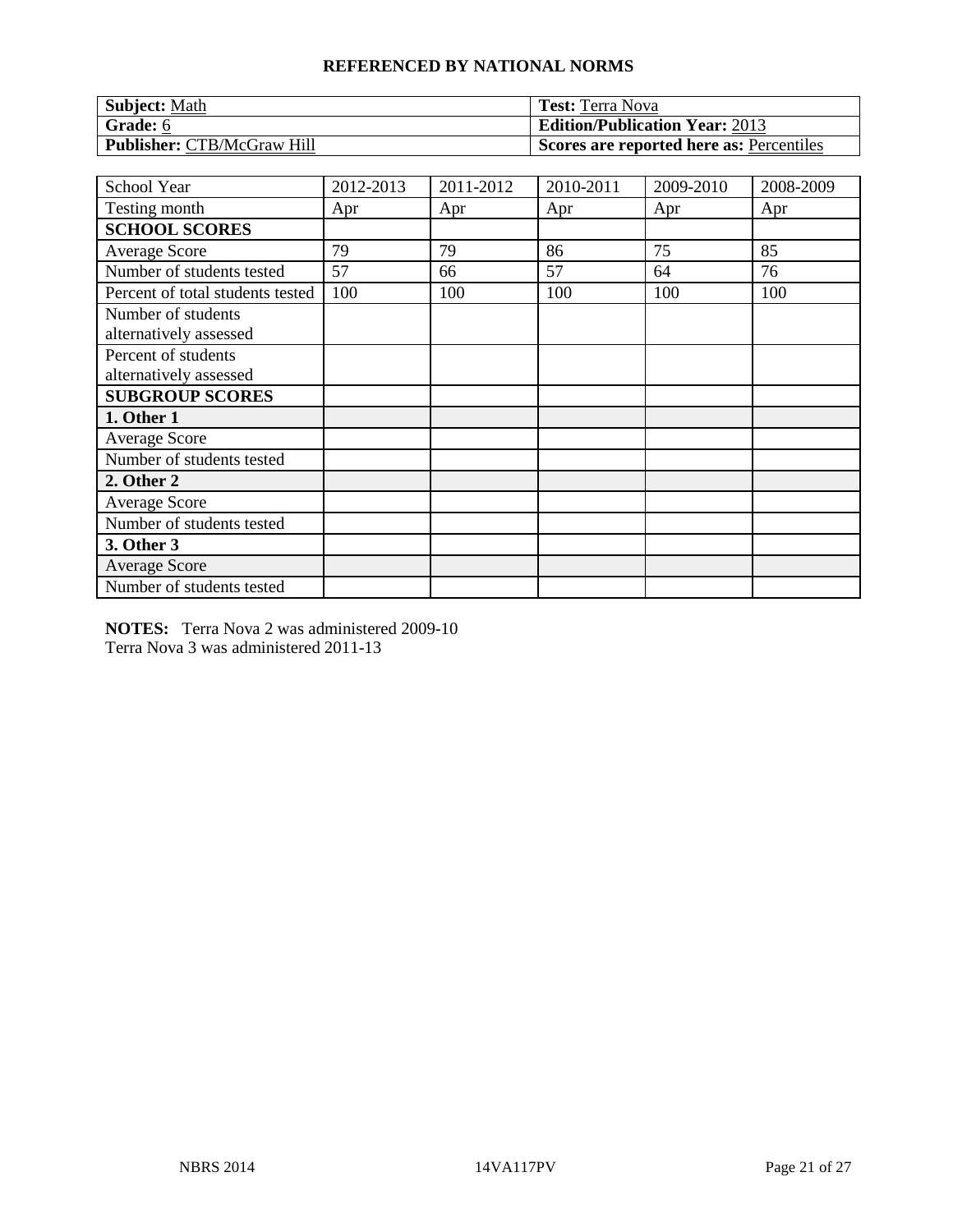| <b>Subject: Math</b>              | <b>Test:</b> Terra Nova                  |
|-----------------------------------|------------------------------------------|
| <b>Grade:</b> 7                   | <b>Edition/Publication Year: 2013</b>    |
| <b>Publisher: CTB/McGraw Hill</b> | Scores are reported here as: Percentiles |

| School Year                                   | 2012-2013 | 2011-2012 | 2010-2011 | 2009-2010 | 2008-2009 |
|-----------------------------------------------|-----------|-----------|-----------|-----------|-----------|
| Testing month                                 | Apr       | Apr       | Apr       | Apr       | Apr       |
| <b>SCHOOL SCORES</b>                          |           |           |           |           |           |
| <b>Average Score</b>                          | 89        | 93        | 83        | 83        | 86        |
| Number of students tested                     | 51        | 40        | 54        | 65        | 51        |
| Percent of total students tested              | 100       | 100       | 100       | 100       | 100       |
| Number of students<br>alternatively assessed  |           |           |           |           |           |
| Percent of students<br>alternatively assessed |           |           |           |           |           |
| <b>SUBGROUP SCORES</b>                        |           |           |           |           |           |
| 1. Other 1                                    |           |           |           |           |           |
| <b>Average Score</b>                          |           |           |           |           |           |
| Number of students tested                     |           |           |           |           |           |
| 2. Other 2                                    |           |           |           |           |           |
| <b>Average Score</b>                          |           |           |           |           |           |
| Number of students tested                     |           |           |           |           |           |
| 3. Other 3                                    |           |           |           |           |           |
| <b>Average Score</b>                          |           |           |           |           |           |
| Number of students tested                     |           |           |           |           |           |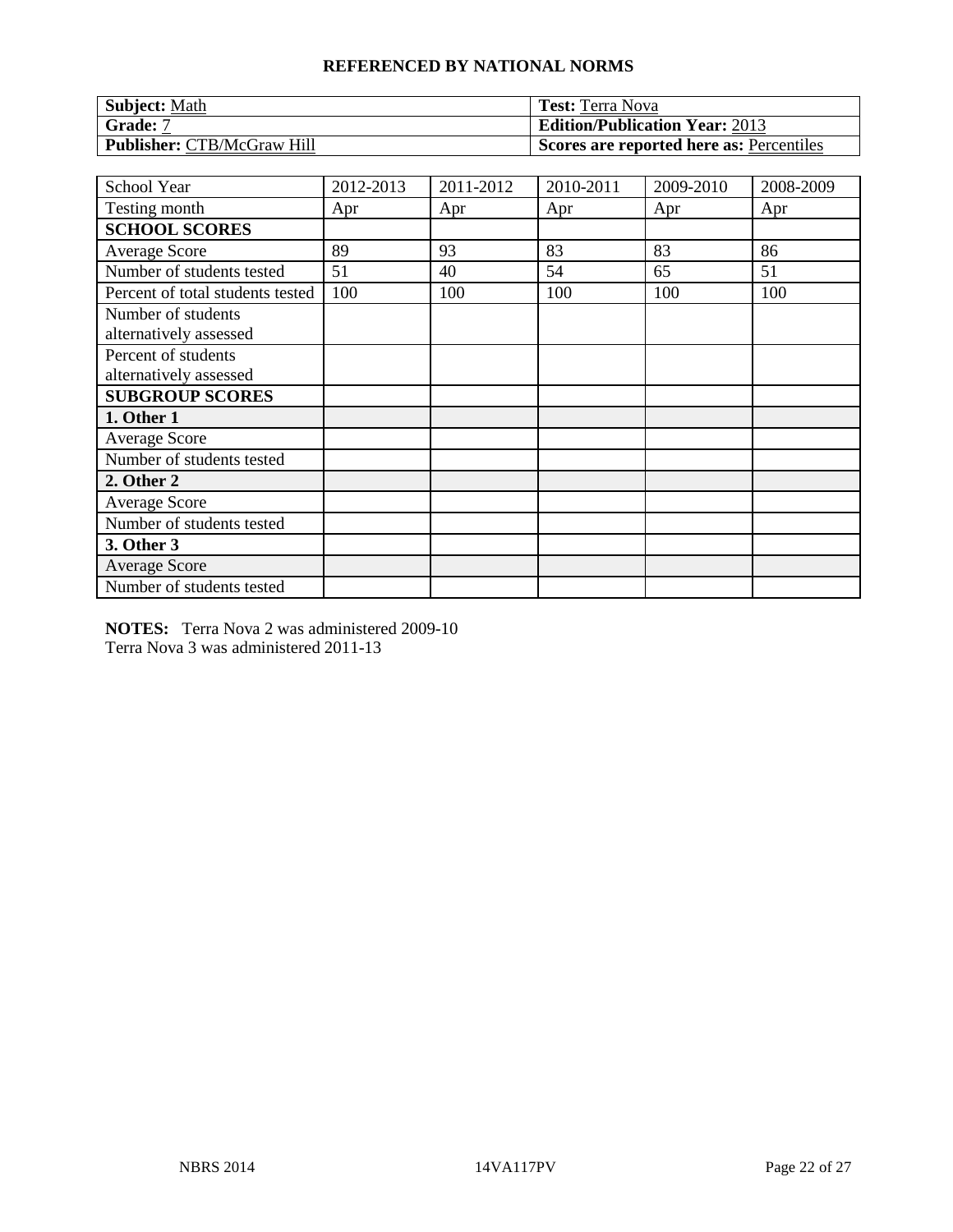| <b>Subject:</b> Reading/ELA       | <b>Test:</b> Terra Nova                  |
|-----------------------------------|------------------------------------------|
| Grade: 3                          | <b>Edition/Publication Year: 2013</b>    |
| <b>Publisher: CTB/McGraw Hill</b> | Scores are reported here as: Percentiles |

| School Year                                   | 2012-2013 | 2011-2012 | 2010-2011 | 2009-2010 | 2008-2009 |
|-----------------------------------------------|-----------|-----------|-----------|-----------|-----------|
| Testing month                                 | Apr       | Apr       | Apr       | Apr       | Apr       |
| <b>SCHOOL SCORES</b>                          |           |           |           |           |           |
| <b>Average Score</b>                          | 80        | 75        | 68        | 83        | 79        |
| Number of students tested                     | 61        | 71        | 58        | 69        | 69        |
| Percent of total students tested              | 100       | 100       | 100       | 100       | 100       |
| Number of students                            |           |           |           |           |           |
| alternatively assessed                        |           |           |           |           |           |
| Percent of students<br>alternatively assessed |           |           |           |           |           |
| <b>SUBGROUP SCORES</b>                        |           |           |           |           |           |
| 1. Other 1                                    |           |           |           |           |           |
| <b>Average Score</b>                          |           |           |           |           |           |
| Number of students tested                     |           |           |           |           |           |
| 2. Other 2                                    |           |           |           |           |           |
| <b>Average Score</b>                          |           |           |           |           |           |
| Number of students tested                     |           |           |           |           |           |
| 3. Other 3                                    |           |           |           |           |           |
| <b>Average Score</b>                          |           |           |           |           |           |
| Number of students tested                     |           |           |           |           |           |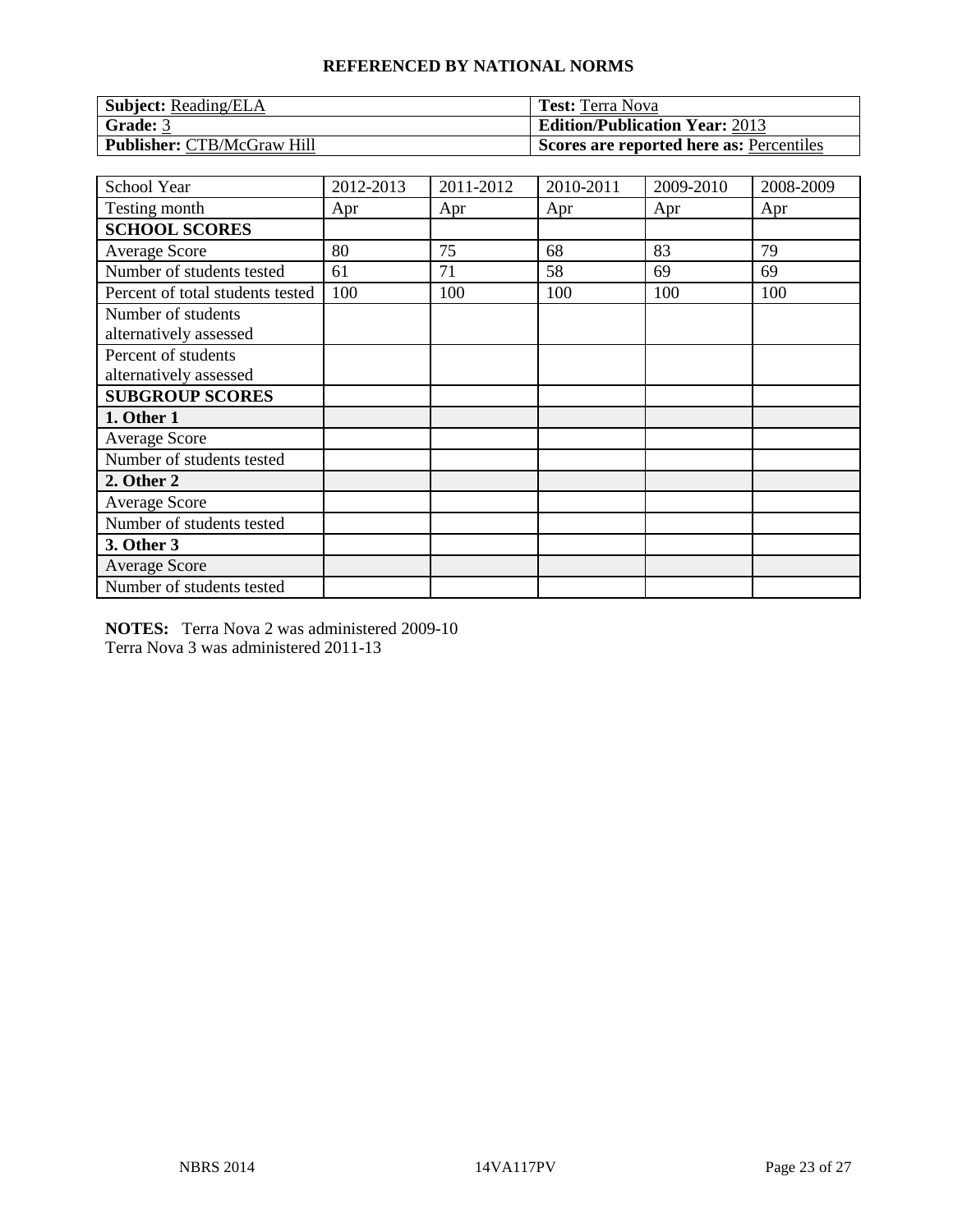| <b>Subject:</b> Reading/ELA       | <b>Test:</b> Terra Nova                  |
|-----------------------------------|------------------------------------------|
| Grade: 4                          | <b>Edition/Publication Year: 2013</b>    |
| <b>Publisher: CTB/McGraw Hill</b> | Scores are reported here as: Percentiles |

| School Year                                   | 2012-2013 | 2011-2012 | 2010-2011 | 2009-2010 | 2008-2009 |
|-----------------------------------------------|-----------|-----------|-----------|-----------|-----------|
| Testing month                                 | Apr       | Apr       | Apr       | Apr       | Apr       |
| <b>SCHOOL SCORES</b>                          |           |           |           |           |           |
| Average Score                                 | 77        | 74        | 79        | 82        | 86        |
| Number of students tested                     | 69        | 58        | 69        | 67        | 63        |
| Percent of total students tested              | 100       | 100       | 100       | 100       | 100       |
| Number of students<br>alternatively assessed  |           |           |           |           |           |
| Percent of students<br>alternatively assessed |           |           |           |           |           |
| <b>SUBGROUP SCORES</b>                        |           |           |           |           |           |
| 1. Other 1                                    |           |           |           |           |           |
| <b>Average Score</b>                          |           |           |           |           |           |
| Number of students tested                     |           |           |           |           |           |
| 2. Other 2                                    |           |           |           |           |           |
| <b>Average Score</b>                          |           |           |           |           |           |
| Number of students tested                     |           |           |           |           |           |
| 3. Other 3                                    |           |           |           |           |           |
| <b>Average Score</b>                          |           |           |           |           |           |
| Number of students tested                     |           |           |           |           |           |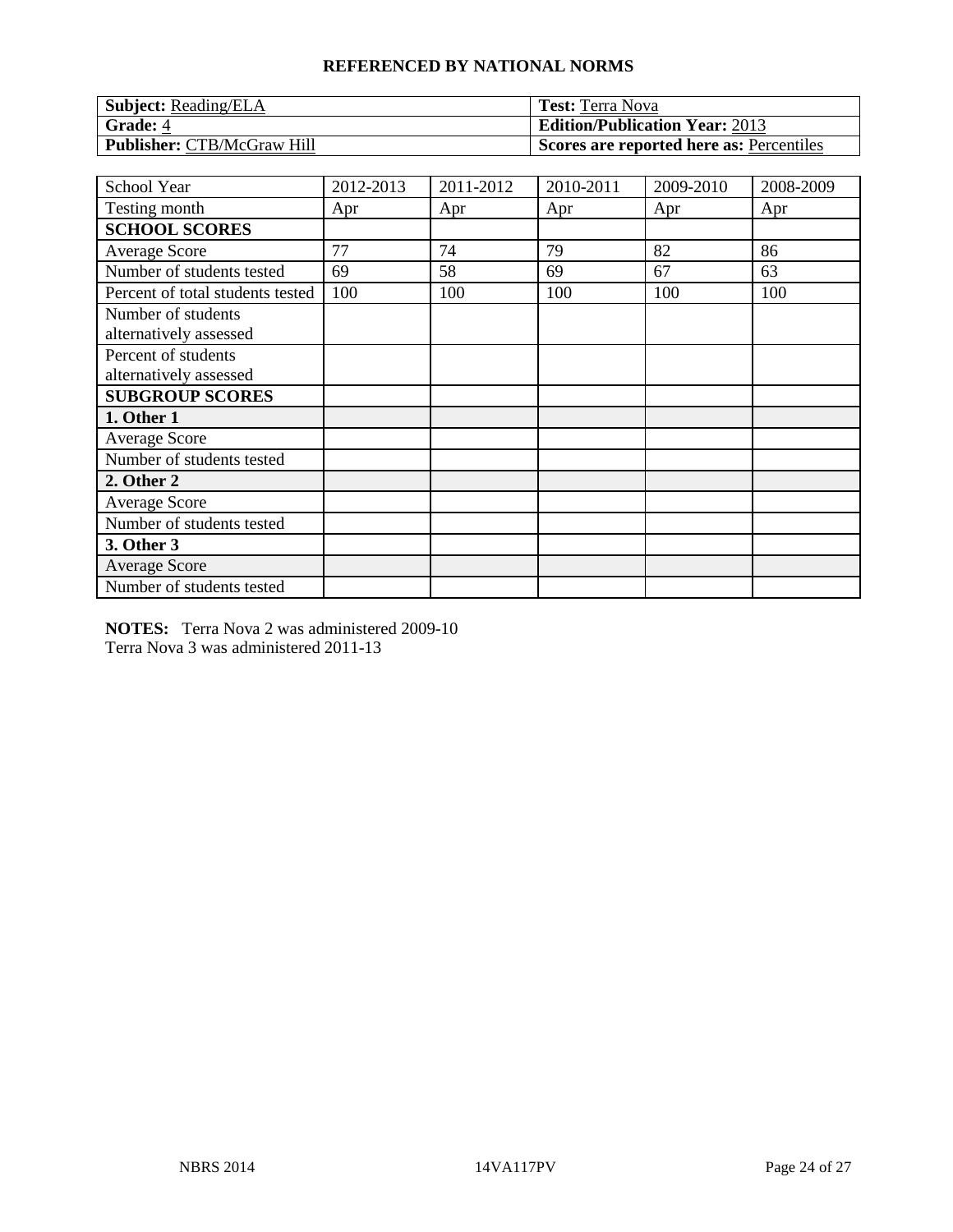| <b>Subject:</b> Reading/ELA       | <b>Test:</b> Terra Nova                  |
|-----------------------------------|------------------------------------------|
| $\mid$ Grade: 5                   | <b>Edition/Publication Year: 2013</b>    |
| <b>Publisher: CTB/McGraw Hill</b> | Scores are reported here as: Percentiles |

| School Year                                   | 2012-2013 | 2011-2012 | 2010-2011 | 2009-2010 | 2008-2009 |
|-----------------------------------------------|-----------|-----------|-----------|-----------|-----------|
| Testing month                                 | Apr       | Apr       | Apr       | Apr       | Apr       |
| <b>SCHOOL SCORES</b>                          |           |           |           |           |           |
| Average Score                                 | 72        | 78        | 76        | 83        | 78        |
| Number of students tested                     | 54        | 65        | 66        | 61        | 66        |
| Percent of total students tested              | 100       | 100       | 100       | 100       | 100       |
| Number of students<br>alternatively assessed  |           |           |           |           |           |
| Percent of students<br>alternatively assessed |           |           |           |           |           |
| <b>SUBGROUP SCORES</b>                        |           |           |           |           |           |
| 1. Other 1                                    |           |           |           |           |           |
| <b>Average Score</b>                          |           |           |           |           |           |
| Number of students tested                     |           |           |           |           |           |
| 2. Other 2                                    |           |           |           |           |           |
| <b>Average Score</b>                          |           |           |           |           |           |
| Number of students tested                     |           |           |           |           |           |
| 3. Other 3                                    |           |           |           |           |           |
| <b>Average Score</b>                          |           |           |           |           |           |
| Number of students tested                     |           |           |           |           |           |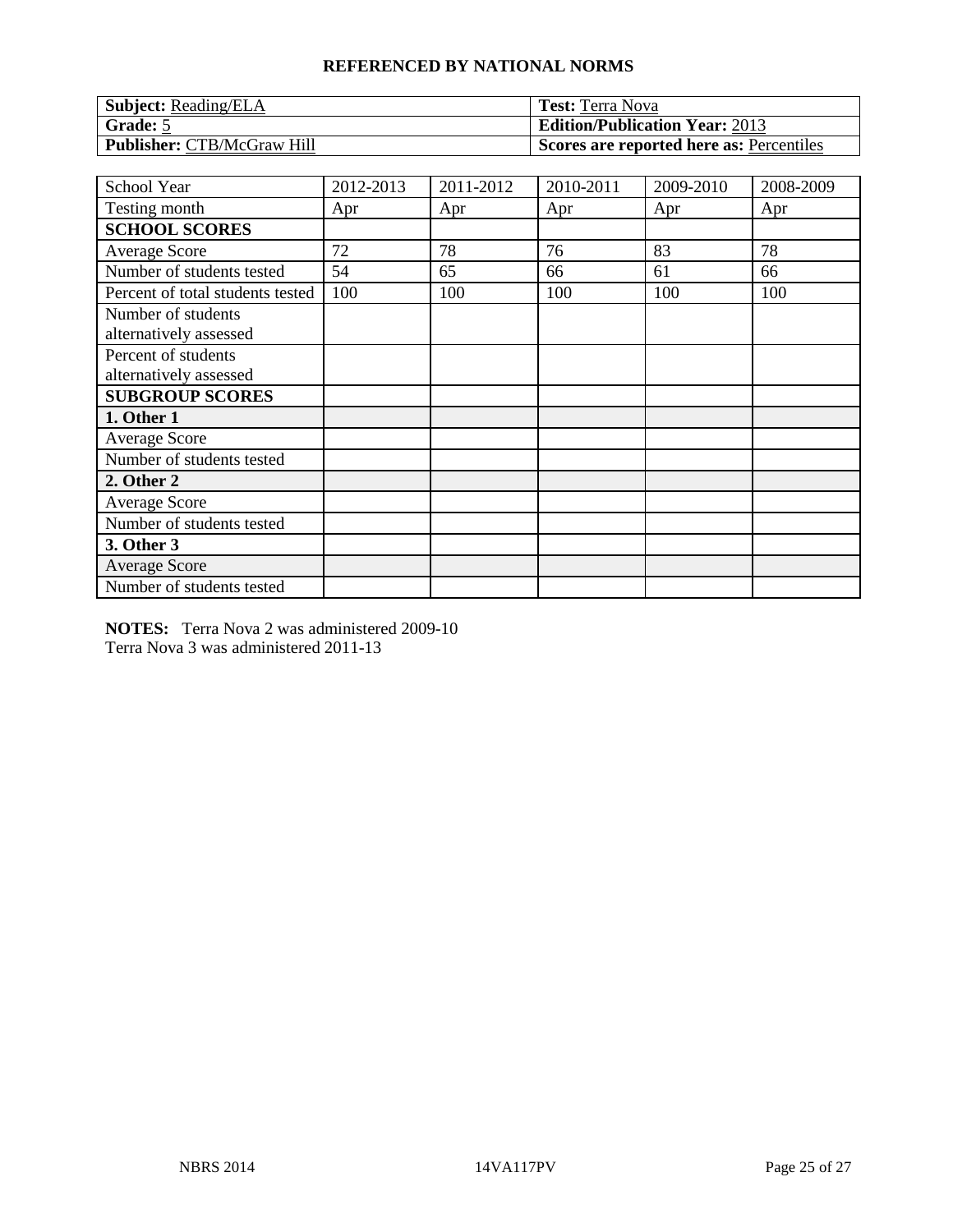| <b>Subject:</b> Reading/ELA       | <b>Test:</b> Terra Nova                  |
|-----------------------------------|------------------------------------------|
| Grade: 6                          | <b>Edition/Publication Year: 2013</b>    |
| <b>Publisher: CTB/McGraw Hill</b> | Scores are reported here as: Percentiles |

| School Year                                   | 2012-2013 | 2011-2012 | 2010-2011 | 2009-2010 | 2008-2009 |
|-----------------------------------------------|-----------|-----------|-----------|-----------|-----------|
| Testing month                                 | Apr       | Apr       | Apr       | Apr       | Apr       |
| <b>SCHOOL SCORES</b>                          |           |           |           |           |           |
| Average Score                                 | 80        | 79        | 85        | 76        | 86        |
| Number of students tested                     | 57        | 66        | 57        | 64        | 76        |
| Percent of total students tested              | 100       | 100       | 100       | 100       | 100       |
| Number of students<br>alternatively assessed  |           |           |           |           |           |
| Percent of students<br>alternatively assessed |           |           |           |           |           |
| <b>SUBGROUP SCORES</b>                        |           |           |           |           |           |
| 1. Other 1                                    |           |           |           |           |           |
| <b>Average Score</b>                          |           |           |           |           |           |
| Number of students tested                     |           |           |           |           |           |
| 2. Other 2                                    |           |           |           |           |           |
| <b>Average Score</b>                          |           |           |           |           |           |
| Number of students tested                     |           |           |           |           |           |
| 3. Other 3                                    |           |           |           |           |           |
| <b>Average Score</b>                          |           |           |           |           |           |
| Number of students tested                     |           |           |           |           |           |